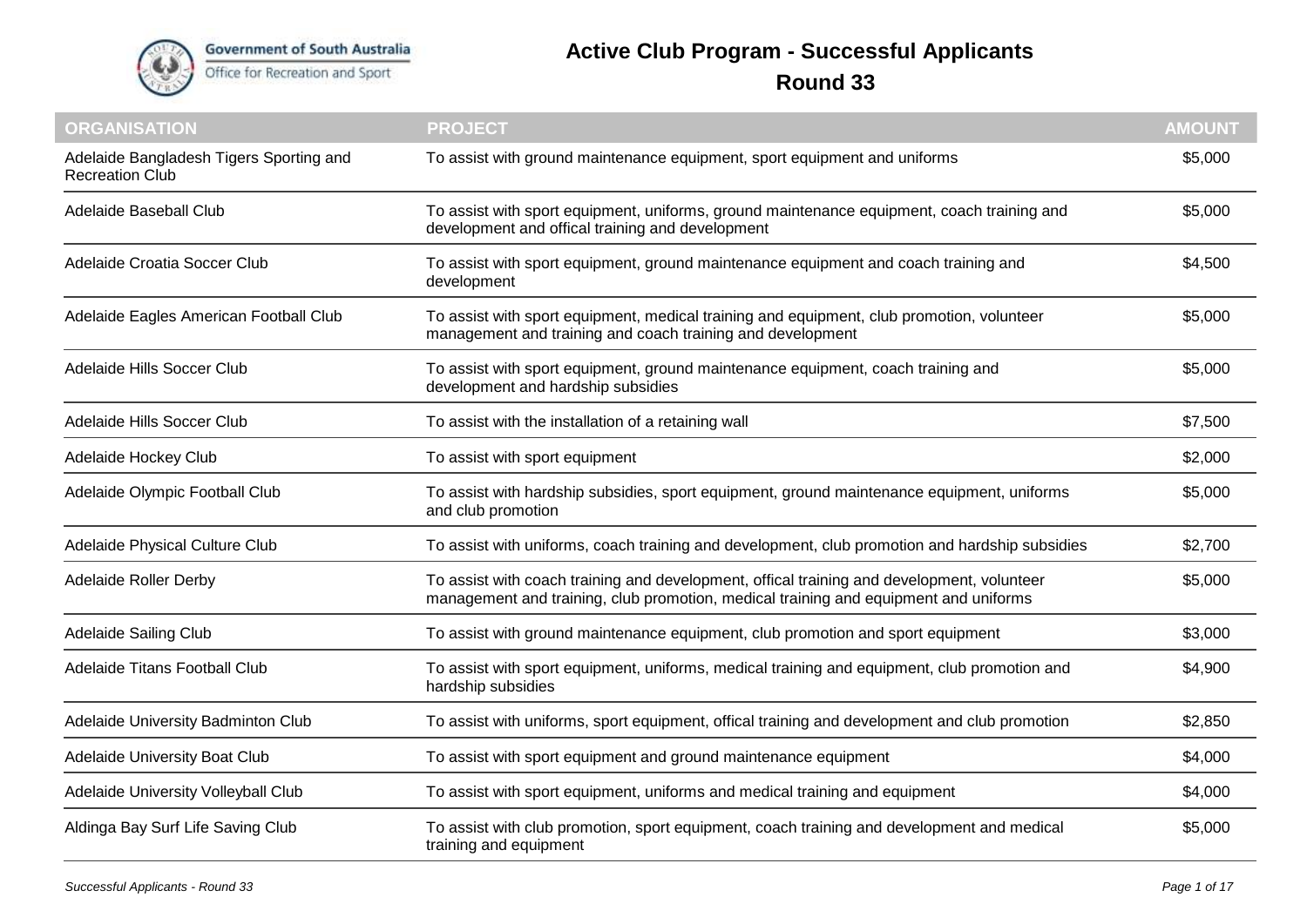| Angle Vale Football Club                     | To assist with uniforms, coach training and development, ground maintenance equipment,<br>volunteer management and training, sport equipment, medical training and equipment and club<br>promotion                                            | \$4,500  |
|----------------------------------------------|-----------------------------------------------------------------------------------------------------------------------------------------------------------------------------------------------------------------------------------------------|----------|
| Asia United Football Club - SA               | To assist with sport equipment, medical training and equipment, club management planning,<br>uniforms, coach training and development, club promotion and volunteer management and<br>training                                                | \$5,000  |
| <b>Athelstone Soccer Club</b>                | To assist with sport equipment, uniforms, coach training and development, ground maintenance<br>equipment and club promotion                                                                                                                  | \$5,000  |
| Atlantis Masters Swimming Club               | To assist with ground maintenance equipment, club promotion and uniforms                                                                                                                                                                      | \$2,800  |
| Australian Dancing Society (SA) Ltd          | To assist with sport equipment, club promotion, club management planning, offical training and<br>development and coach training and development                                                                                              | \$5,000  |
| <b>Barmera Gun Club</b>                      | To assist with the installation of a power supply                                                                                                                                                                                             | \$4,000  |
| Barossa Archery Club                         | To assist with sport equipment, club management planning, coach training and development<br>and club promotion                                                                                                                                | \$4,500  |
| Barossa Go Kart Club                         | To assist with the installation of a first aid room                                                                                                                                                                                           | \$4,881  |
| Barossa Valley Pony Club                     | To assist with the installation of a riding arena                                                                                                                                                                                             | \$9,997  |
| Barossa Valley Youth Club                    | To assist with sport equipment, coach training and development, uniforms, medical training and<br>equipment and ground maintenance equipment                                                                                                  | \$3,326  |
| <b>Basket Range Cricket Club</b>             | To assist with the purchase of ground maintenance equipment and sport equipment                                                                                                                                                               | \$4,000  |
| <b>Beaumont Tennis Club</b>                  | To assist with the installation of floodlighting                                                                                                                                                                                              | \$20,000 |
| Beograd Woodville Sports and Social Club     | To assist with the installation of floodlighting                                                                                                                                                                                              | \$7,500  |
| <b>Blackwood and Hills Calisthenics Club</b> | To assist with sport equipment and uniforms                                                                                                                                                                                                   | \$2,000  |
| <b>Blackwood Bowling Club</b>                | To assist with a kitchen upgrade                                                                                                                                                                                                              | \$20,000 |
| <b>Botanics Touch Club</b>                   | To assist with club management planning, volunteer management and training, club<br>management program, medical training and equipment, ground maintenance equipment, club<br>promotion, offical training and development and sport equipment | \$5,000  |
| Brahma Lodge Sports Club                     | To assist with a kitchen and coaches box upgrade and installation of a new storage shed                                                                                                                                                       | \$16,649 |
| <b>Brighton and Seacliff Yacht Club</b>      | To assist with sport equipment and club management program                                                                                                                                                                                    | \$2,000  |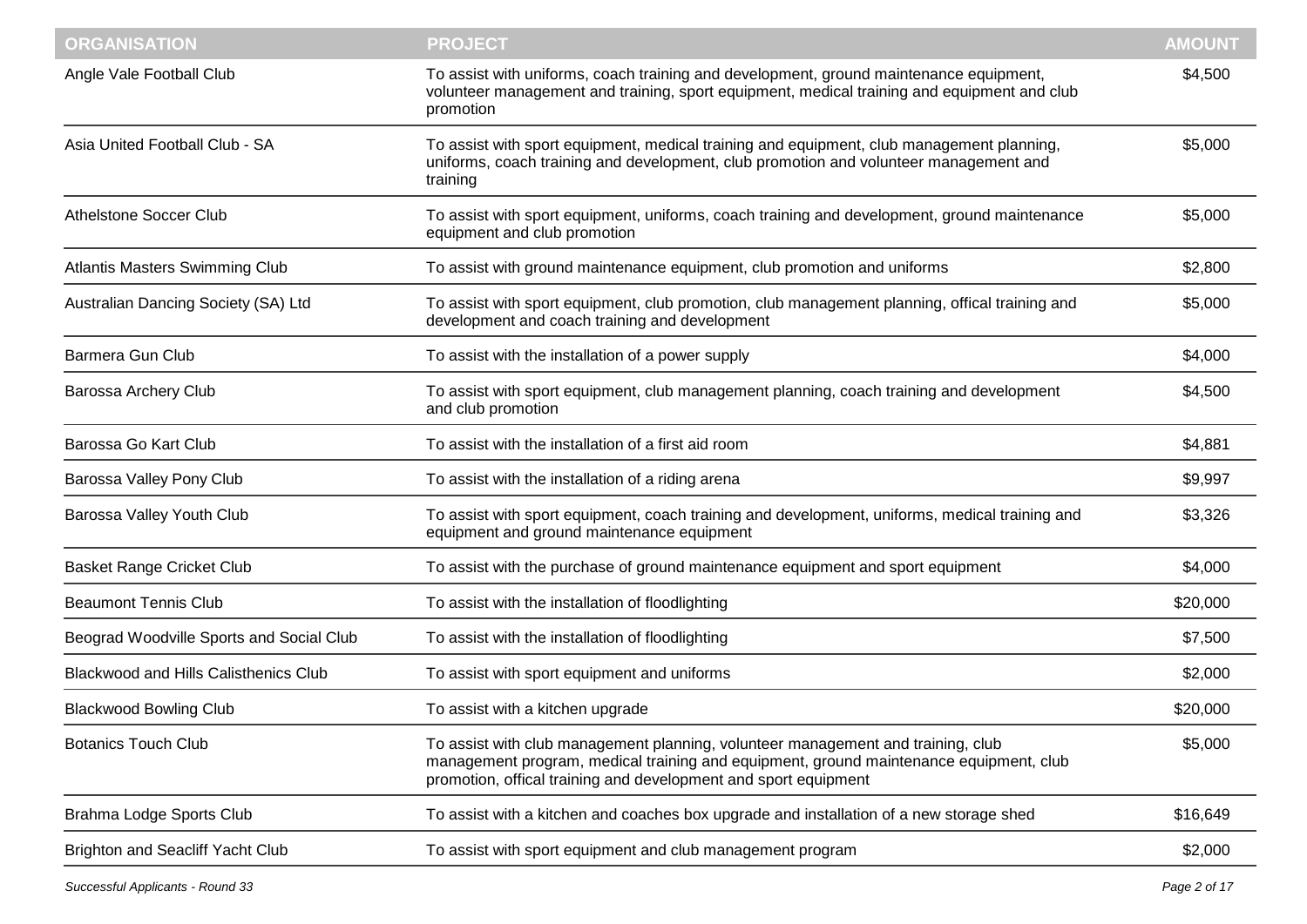| <b>Brighton Lacrosse Club</b><br>To assist with medical training and equipment and sport equipment<br>\$2,000<br>To assist with uniforms and sport equipment<br>\$2,000<br>\$4,000<br>To assist with the installation of goal posts<br>To assist with sport equipment<br>\$2,000<br>\$14,000<br>To assist with a surface upgrade<br>Broughton Mundoora Netball Club<br>To assist with the installation of a playground<br>\$14,000<br><b>Burra District Swimming Club</b><br>To assist with ground maintenance equipment, sport equipment and coach training and<br>\$1,300<br>development<br>Central Districts Junior Football League<br>\$2,500<br>To assist with sport equipment, medical training and equipment and uniforms<br><b>Central United Football Club</b><br>To assist with medical training and equipment, sport equipment, uniforms and offical training<br>\$5,000<br>and development<br>Central Yorke Cougars Netball Club<br>To assist with the purchase of uniforms, medical training and equipment and sport equipment<br>\$3,000<br>To assist with sport equipment, hardship subsidies, ground maintenance equipment, medical<br>\$5,000<br>training and equipment, club promotion and coach training and development<br>To assist with coach training and development, offical training and development, sport<br>\$5,000<br>equipment, medical training and equipment and uniforms<br>To assist with the installation of a playground<br>\$15,000<br>To assist with the installation of a gym shed (gym equipment not included in funding)<br>\$15,709<br>To assist with sport equipment, coach training and development, club promotion and volunteer<br>\$2,825<br>management and training<br>To assist with the installation of a sprung floor<br>\$10,000<br>To assist with the installation of cricket practice pitches<br>\$11,000<br><b>Claypans Cricket Club</b><br>To assist with club promotion, uniforms, sport equipment and hardship subsidies<br>\$4,500<br>Colonel Light Gardens Sports and Social Club<br>\$5,000<br>To assist with sport equipment, uniforms, coach training and development, offical training and<br>development, hardship subsidies and medical training and equipment<br>To assist with sport equipment<br>\$2,000 | <b>ORGANISATION</b>                       | <b>PROJECT</b> | <b>AMOUNT</b> |
|--------------------------------------------------------------------------------------------------------------------------------------------------------------------------------------------------------------------------------------------------------------------------------------------------------------------------------------------------------------------------------------------------------------------------------------------------------------------------------------------------------------------------------------------------------------------------------------------------------------------------------------------------------------------------------------------------------------------------------------------------------------------------------------------------------------------------------------------------------------------------------------------------------------------------------------------------------------------------------------------------------------------------------------------------------------------------------------------------------------------------------------------------------------------------------------------------------------------------------------------------------------------------------------------------------------------------------------------------------------------------------------------------------------------------------------------------------------------------------------------------------------------------------------------------------------------------------------------------------------------------------------------------------------------------------------------------------------------------------------------------------------------------------------------------------------------------------------------------------------------------------------------------------------------------------------------------------------------------------------------------------------------------------------------------------------------------------------------------------------------------------------------------------------------------------------------------------------------------------------------------------------------------------|-------------------------------------------|----------------|---------------|
|                                                                                                                                                                                                                                                                                                                                                                                                                                                                                                                                                                                                                                                                                                                                                                                                                                                                                                                                                                                                                                                                                                                                                                                                                                                                                                                                                                                                                                                                                                                                                                                                                                                                                                                                                                                                                                                                                                                                                                                                                                                                                                                                                                                                                                                                                |                                           |                |               |
|                                                                                                                                                                                                                                                                                                                                                                                                                                                                                                                                                                                                                                                                                                                                                                                                                                                                                                                                                                                                                                                                                                                                                                                                                                                                                                                                                                                                                                                                                                                                                                                                                                                                                                                                                                                                                                                                                                                                                                                                                                                                                                                                                                                                                                                                                | <b>Brighton Rugby Union Football Club</b> |                |               |
|                                                                                                                                                                                                                                                                                                                                                                                                                                                                                                                                                                                                                                                                                                                                                                                                                                                                                                                                                                                                                                                                                                                                                                                                                                                                                                                                                                                                                                                                                                                                                                                                                                                                                                                                                                                                                                                                                                                                                                                                                                                                                                                                                                                                                                                                                | <b>Brighton Sports and Social Club</b>    |                |               |
|                                                                                                                                                                                                                                                                                                                                                                                                                                                                                                                                                                                                                                                                                                                                                                                                                                                                                                                                                                                                                                                                                                                                                                                                                                                                                                                                                                                                                                                                                                                                                                                                                                                                                                                                                                                                                                                                                                                                                                                                                                                                                                                                                                                                                                                                                | <b>Brighton Surf Life Saving Club</b>     |                |               |
|                                                                                                                                                                                                                                                                                                                                                                                                                                                                                                                                                                                                                                                                                                                                                                                                                                                                                                                                                                                                                                                                                                                                                                                                                                                                                                                                                                                                                                                                                                                                                                                                                                                                                                                                                                                                                                                                                                                                                                                                                                                                                                                                                                                                                                                                                | <b>Brighton Tennis Club</b>               |                |               |
|                                                                                                                                                                                                                                                                                                                                                                                                                                                                                                                                                                                                                                                                                                                                                                                                                                                                                                                                                                                                                                                                                                                                                                                                                                                                                                                                                                                                                                                                                                                                                                                                                                                                                                                                                                                                                                                                                                                                                                                                                                                                                                                                                                                                                                                                                |                                           |                |               |
|                                                                                                                                                                                                                                                                                                                                                                                                                                                                                                                                                                                                                                                                                                                                                                                                                                                                                                                                                                                                                                                                                                                                                                                                                                                                                                                                                                                                                                                                                                                                                                                                                                                                                                                                                                                                                                                                                                                                                                                                                                                                                                                                                                                                                                                                                |                                           |                |               |
|                                                                                                                                                                                                                                                                                                                                                                                                                                                                                                                                                                                                                                                                                                                                                                                                                                                                                                                                                                                                                                                                                                                                                                                                                                                                                                                                                                                                                                                                                                                                                                                                                                                                                                                                                                                                                                                                                                                                                                                                                                                                                                                                                                                                                                                                                |                                           |                |               |
|                                                                                                                                                                                                                                                                                                                                                                                                                                                                                                                                                                                                                                                                                                                                                                                                                                                                                                                                                                                                                                                                                                                                                                                                                                                                                                                                                                                                                                                                                                                                                                                                                                                                                                                                                                                                                                                                                                                                                                                                                                                                                                                                                                                                                                                                                |                                           |                |               |
|                                                                                                                                                                                                                                                                                                                                                                                                                                                                                                                                                                                                                                                                                                                                                                                                                                                                                                                                                                                                                                                                                                                                                                                                                                                                                                                                                                                                                                                                                                                                                                                                                                                                                                                                                                                                                                                                                                                                                                                                                                                                                                                                                                                                                                                                                |                                           |                |               |
|                                                                                                                                                                                                                                                                                                                                                                                                                                                                                                                                                                                                                                                                                                                                                                                                                                                                                                                                                                                                                                                                                                                                                                                                                                                                                                                                                                                                                                                                                                                                                                                                                                                                                                                                                                                                                                                                                                                                                                                                                                                                                                                                                                                                                                                                                | <b>Charles Sturt Fencing Club</b>         |                |               |
|                                                                                                                                                                                                                                                                                                                                                                                                                                                                                                                                                                                                                                                                                                                                                                                                                                                                                                                                                                                                                                                                                                                                                                                                                                                                                                                                                                                                                                                                                                                                                                                                                                                                                                                                                                                                                                                                                                                                                                                                                                                                                                                                                                                                                                                                                | <b>Cheerio Netball Club</b>               |                |               |
|                                                                                                                                                                                                                                                                                                                                                                                                                                                                                                                                                                                                                                                                                                                                                                                                                                                                                                                                                                                                                                                                                                                                                                                                                                                                                                                                                                                                                                                                                                                                                                                                                                                                                                                                                                                                                                                                                                                                                                                                                                                                                                                                                                                                                                                                                | Cherry Gardens Ironbank Recreation Ground |                |               |
|                                                                                                                                                                                                                                                                                                                                                                                                                                                                                                                                                                                                                                                                                                                                                                                                                                                                                                                                                                                                                                                                                                                                                                                                                                                                                                                                                                                                                                                                                                                                                                                                                                                                                                                                                                                                                                                                                                                                                                                                                                                                                                                                                                                                                                                                                | Christies Beach Sports and Social Club    |                |               |
|                                                                                                                                                                                                                                                                                                                                                                                                                                                                                                                                                                                                                                                                                                                                                                                                                                                                                                                                                                                                                                                                                                                                                                                                                                                                                                                                                                                                                                                                                                                                                                                                                                                                                                                                                                                                                                                                                                                                                                                                                                                                                                                                                                                                                                                                                | Christies Beach Surf Life Saving Club     |                |               |
|                                                                                                                                                                                                                                                                                                                                                                                                                                                                                                                                                                                                                                                                                                                                                                                                                                                                                                                                                                                                                                                                                                                                                                                                                                                                                                                                                                                                                                                                                                                                                                                                                                                                                                                                                                                                                                                                                                                                                                                                                                                                                                                                                                                                                                                                                | CirKidz                                   |                |               |
|                                                                                                                                                                                                                                                                                                                                                                                                                                                                                                                                                                                                                                                                                                                                                                                                                                                                                                                                                                                                                                                                                                                                                                                                                                                                                                                                                                                                                                                                                                                                                                                                                                                                                                                                                                                                                                                                                                                                                                                                                                                                                                                                                                                                                                                                                |                                           |                |               |
|                                                                                                                                                                                                                                                                                                                                                                                                                                                                                                                                                                                                                                                                                                                                                                                                                                                                                                                                                                                                                                                                                                                                                                                                                                                                                                                                                                                                                                                                                                                                                                                                                                                                                                                                                                                                                                                                                                                                                                                                                                                                                                                                                                                                                                                                                | <b>Clovelly Calisthenics College</b>      |                |               |
|                                                                                                                                                                                                                                                                                                                                                                                                                                                                                                                                                                                                                                                                                                                                                                                                                                                                                                                                                                                                                                                                                                                                                                                                                                                                                                                                                                                                                                                                                                                                                                                                                                                                                                                                                                                                                                                                                                                                                                                                                                                                                                                                                                                                                                                                                |                                           |                |               |
|                                                                                                                                                                                                                                                                                                                                                                                                                                                                                                                                                                                                                                                                                                                                                                                                                                                                                                                                                                                                                                                                                                                                                                                                                                                                                                                                                                                                                                                                                                                                                                                                                                                                                                                                                                                                                                                                                                                                                                                                                                                                                                                                                                                                                                                                                | <b>Cove Netball Club</b>                  |                |               |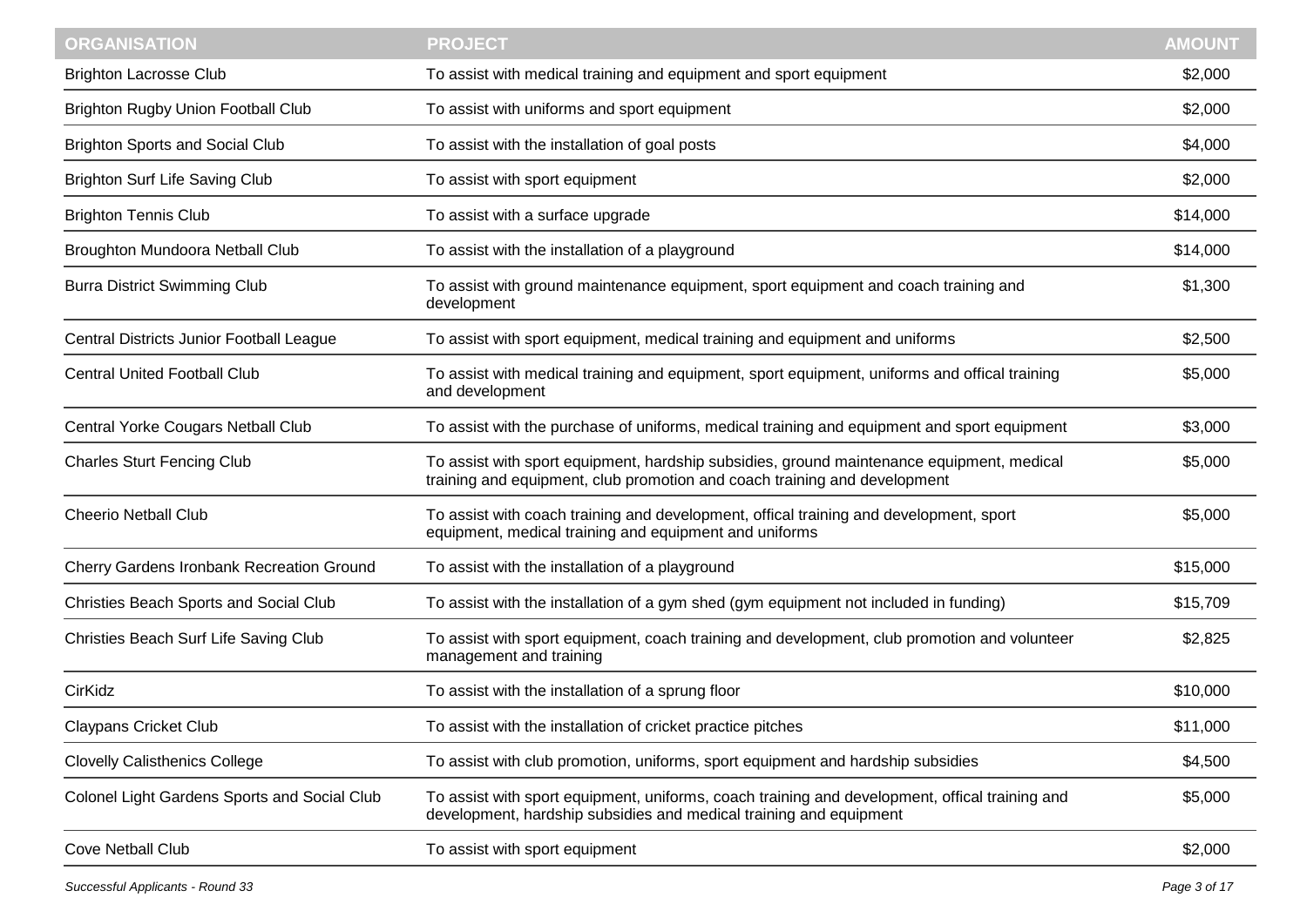| <b>ORGANISATION</b>                                            | <b>PROJECT</b>                                                                                                                                                                                                                                       | <b>AMOUNT</b> |
|----------------------------------------------------------------|------------------------------------------------------------------------------------------------------------------------------------------------------------------------------------------------------------------------------------------------------|---------------|
| <b>Cressy Bowmen</b>                                           | To assist with sport equipment                                                                                                                                                                                                                       | \$1,000       |
| Crystal Brook Hockey Club                                      | To assist with ground maintenance equipment and sport equipment                                                                                                                                                                                      | \$2,000       |
| East Torrens District Cricket Club                             | To assist with ground maintenance equipment, club promotion, sport equipment and volunteer<br>management and training                                                                                                                                | \$5,000       |
| <b>Eastern Districts Little Athletics Centre</b>               | To assist with sport equipment, medical training and equipment, coach training and<br>development, uniforms and club promotion                                                                                                                       | \$4,700       |
| Eastern Saints Water Polo Club                                 | To assist with club promotion, club management program, medical training and equipment, sport<br>equipment, volunteer management and training and coach training and development                                                                     | \$5,000       |
| Eastern Suburbs Gridiron Club                                  | To assist with sport equipment                                                                                                                                                                                                                       | \$2,000       |
| Eastern Suburbs Petanque                                       | To assist with sport equipment and ground maintenance equipment                                                                                                                                                                                      | \$4,000       |
| Echunga Tennis Club                                            | To assist with a surface upgrade                                                                                                                                                                                                                     | \$15,000      |
| El Salvador Soccer Club                                        | To assist with sport equipment and uniforms                                                                                                                                                                                                          | \$2,500       |
| Elizabeth & Districts Referee's Association                    | To assist with sport equipment, club management program and coach training and development                                                                                                                                                           | \$4,000       |
| Elizabeth Little Athletics Centre                              | To assist with ground maintenance equipment, sport equipment, medical training and<br>equipment, club management planning, coach training and development, club promotion, offical<br>training and development and volunteer management and training | \$5,000       |
| <b>Elizabeth Pistol Club</b>                                   | To assist with the purchase of sport equipment and ground maintenance equipment                                                                                                                                                                      | \$1,650       |
| Elizabeth Royal Life Saving Club                               | To assist with sport equipment, medical training and equipment, coach training and<br>development, uniforms and volunteer management and training                                                                                                    | \$5,000       |
| Encounter Bay Football Club                                    | To assist with uniforms, sport equipment, club promotion, coach training and development and<br>volunteer management and training                                                                                                                    | \$5,000       |
| <b>Enfield United Community Cricket Club</b>                   | To assist with sport equipment, medical training and equipment, uniforms and ground<br>maintenance equipment                                                                                                                                         | \$3,700       |
| Federal Baseball Club                                          | To assist with sport equipment                                                                                                                                                                                                                       | \$1,500       |
| Filipino Australian Basketball Association (FABA)<br><b>SA</b> | To assist with sport equipment, medical training and equipment, uniforms and club promotion                                                                                                                                                          | \$3,764       |
| <b>Flagstaff Hill Football Club</b>                            | To assist with sport equipment, medical training and equipment, coach training and development<br>and uniforms                                                                                                                                       | \$4,100       |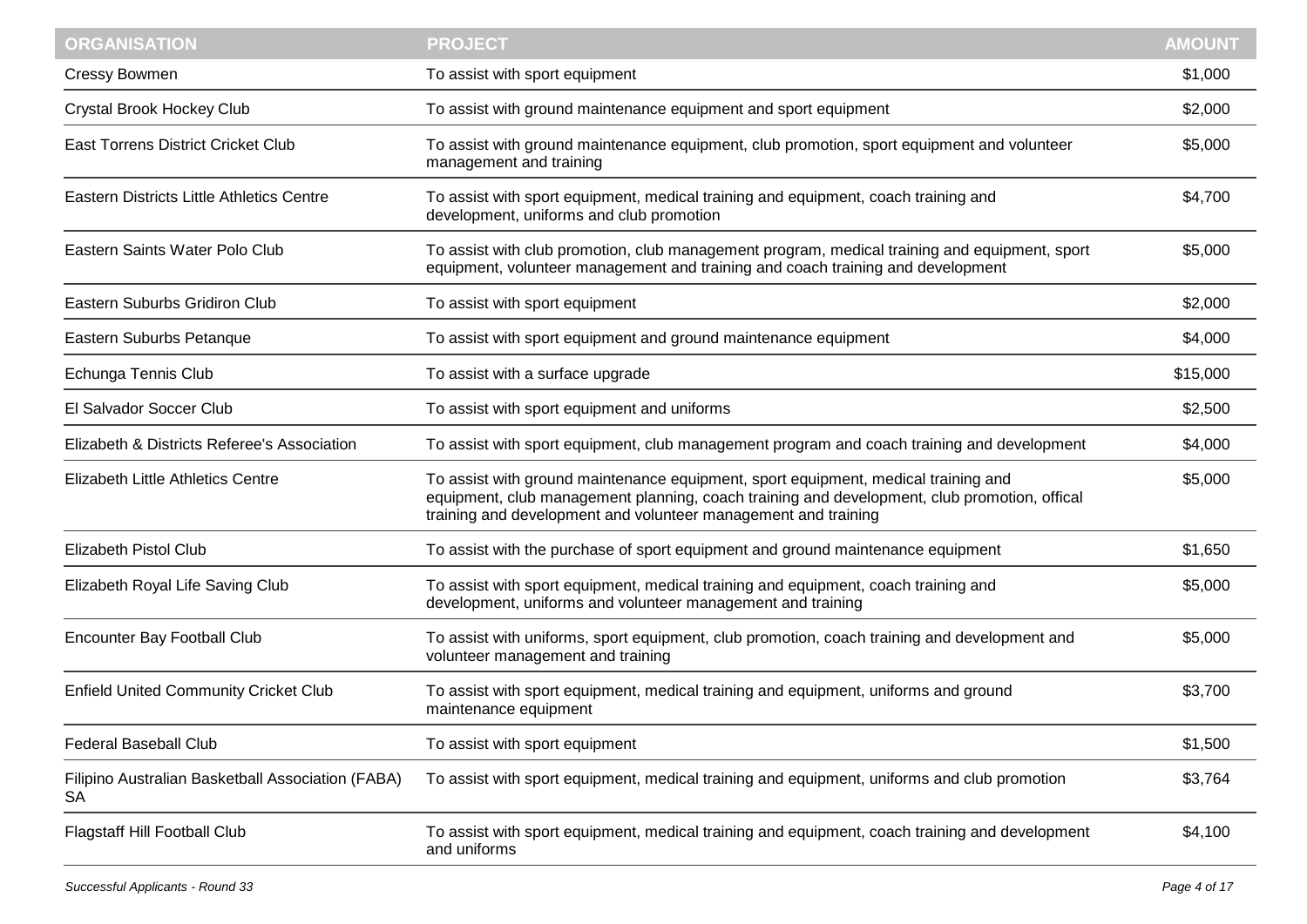| <b>PROJECT</b>                                                                                                                                                       | <b>AMOUNT</b> |
|----------------------------------------------------------------------------------------------------------------------------------------------------------------------|---------------|
| To assist with a surface upgrade                                                                                                                                     | \$6,000       |
| To assist with coach training and development, club management planning and medical training<br>and equipment                                                        | \$3,500       |
| To assist with the installation of airconditioning                                                                                                                   | \$8,000       |
| To assist with sport equipment and uniforms                                                                                                                          | \$2,300       |
| To assist with sport equipment, uniforms, medical training and equipment and coach training<br>and development                                                       | \$5,000       |
| To assist with medical training and equipment and sport equipment                                                                                                    | \$3,500       |
| To assist with medical training and equipment, sport equipment, uniforms and club promotion                                                                          | \$5,000       |
| To assist with club promotion, ground maintenance equipment and sport equipment                                                                                      | \$3,500       |
| To assist with sport equipment, medical training and equipment, uniforms, coach training and<br>development and club promotion                                       | \$5,000       |
| To assist with uniforms, sport equipment, medical training and equipment and coach training<br>and development                                                       | \$4,940       |
| To assist with sport equipment and uniforms                                                                                                                          | \$1,800       |
| To assist with sport equipment, coach training and development and ground maintenance<br>equipment                                                                   | \$5,000       |
| To assist with sport equipment, medical training and equipment, uniforms, hardship subsidies,<br>offical training and development and coach training and development | \$5,000       |
| To assist with the purchase of ground maintenance equipment                                                                                                          | \$1,650       |
| To assist with the purchase of sport equipment                                                                                                                       | \$1,650       |
| To assist with sport equipment, medical training and equipment, coach training and<br>development, uniforms, club promotion and offical training and development     | \$5,000       |
| To assist with sport equipment, uniforms, medical training and equipment and coach training<br>and development                                                       | \$5,000       |
| To assist with the purchase of uniforms and sport equipment                                                                                                          | \$1,500       |
| To assist with the installation of a boat storage facility (Sailability)                                                                                             | \$8,000       |
|                                                                                                                                                                      |               |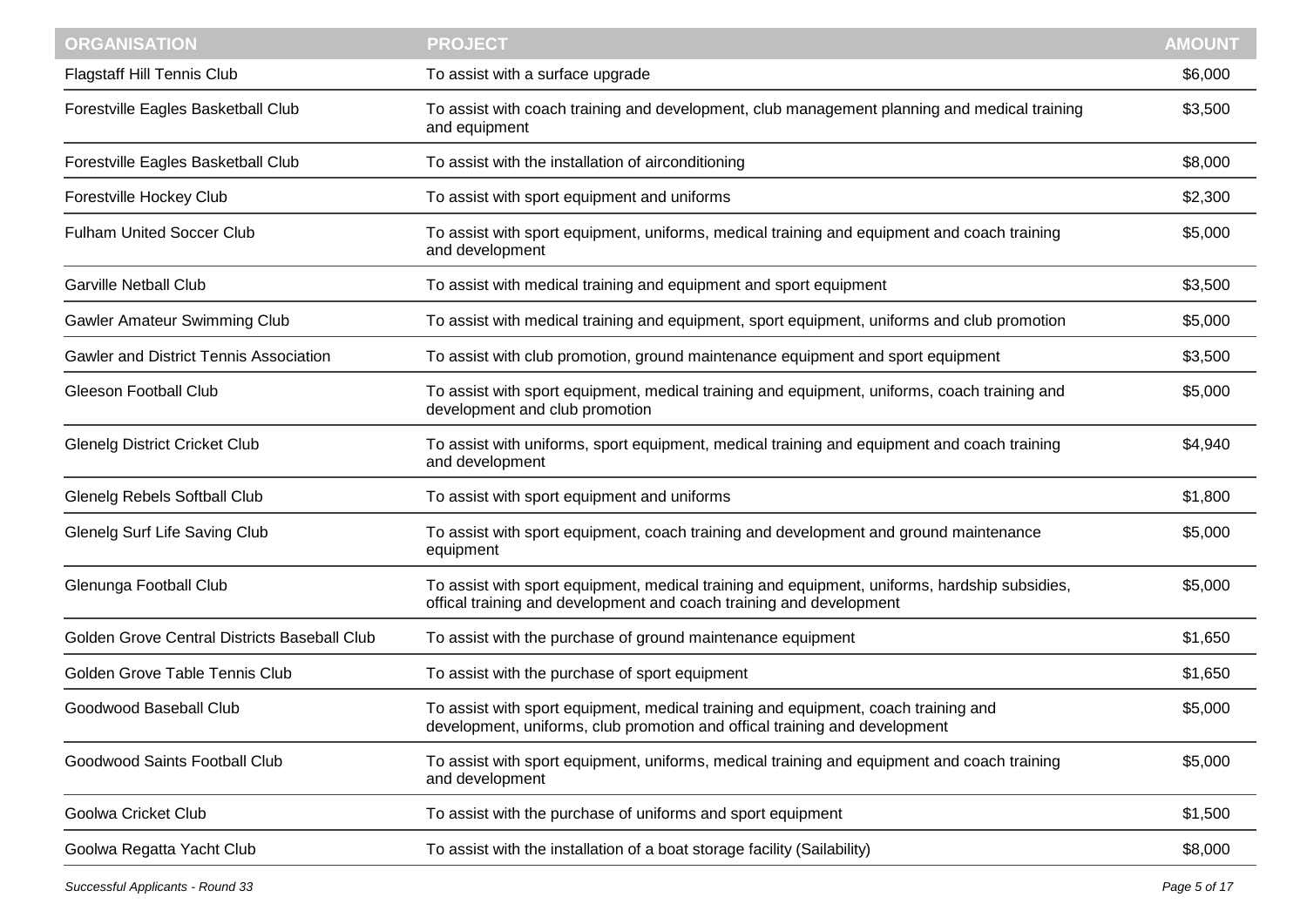| <b>ORGANISATION</b>                               | <b>PROJECT</b>                                                                                                                                                                           | <b>AMOUNT</b> |
|---------------------------------------------------|------------------------------------------------------------------------------------------------------------------------------------------------------------------------------------------|---------------|
| <b>Grange Cricket Club</b>                        | To assist with the installation of 3-phase power                                                                                                                                         | \$2,000       |
| <b>Greenock Town Soccer Club</b>                  | To assist with sport equipment and ground maintenance equipment                                                                                                                          | \$4,000       |
| <b>GT Netball Club</b>                            | To assist with uniforms, sport equipment, medical training and equipment, club management<br>program and club promotion                                                                  | \$5,000       |
| Guides SA - Douglas Scrub Management<br>Committee | To assist the Douglas Scrub Management Committee with ground maintenance equipment, club<br>promotion and sport equipment                                                                | \$3,000       |
| Guides SA - SA Water Activities Centre            | To assist the SA Water Activities Centre with sport equipment, coach training and development,<br>club promotion, volunteer management and training and offical training and development | \$4,500       |
| Happy Valley BMX Club                             | To assist with sport equipment and uniforms                                                                                                                                              | \$3,000       |
| Harlequin Netball Club                            | To assist with sport equipment, coach training and development, hardship subsidies and club<br>management program                                                                        | \$4,800       |
| Henley and Grange Swimming Club                   | To assist with a facility extension                                                                                                                                                      | \$16,500      |
| Henley and Grange Youth Clubs                     | To assist with sport equipment                                                                                                                                                           | \$2,000       |
| Henley Raiders Rugby League Club                  | To assist with sport equipment, medical training and equipment, uniforms and club promotion                                                                                              | \$5,000       |
| <b>Henley Sailing Club</b>                        | To assist with a facility upgrade                                                                                                                                                        | \$13,500      |
| Henley Surf Life Saving Club                      | To assist with sport equipment, medical training and equipment, uniforms and volunteer<br>management and training                                                                        | \$5,000       |
| Henley Water Polo Club                            | To assist with club management planning, sport equipment, club management program, ground<br>maintenance equipment and club promotion                                                    | \$4,250       |
| Hope Valley Bowling and Community Club            | To assist with ground maintenance equipment, sport equipment and coach training and<br>development                                                                                       | \$5,000       |
| Ingle Farm Amateur Soccer Club                    | To assist with uniforms and sport equipment                                                                                                                                              | \$3,000       |
| Ingle Farm Little Athletics Centre                | To assist with sport equipment, uniforms and ground maintenance equipment                                                                                                                | \$4,500       |
| Ingle Farm Sporting Club                          | To assist with sport equipment, medical training and equipment and uniforms                                                                                                              | \$3,000       |
| <b>International Gun Club</b>                     | To assist with sport equipment, ground maintenance equipment, medical training and equipment<br>and coach training and development                                                       | \$5,000       |
| <b>International Gun Club</b>                     | To assist with the installation of a storage facility                                                                                                                                    | \$15,500      |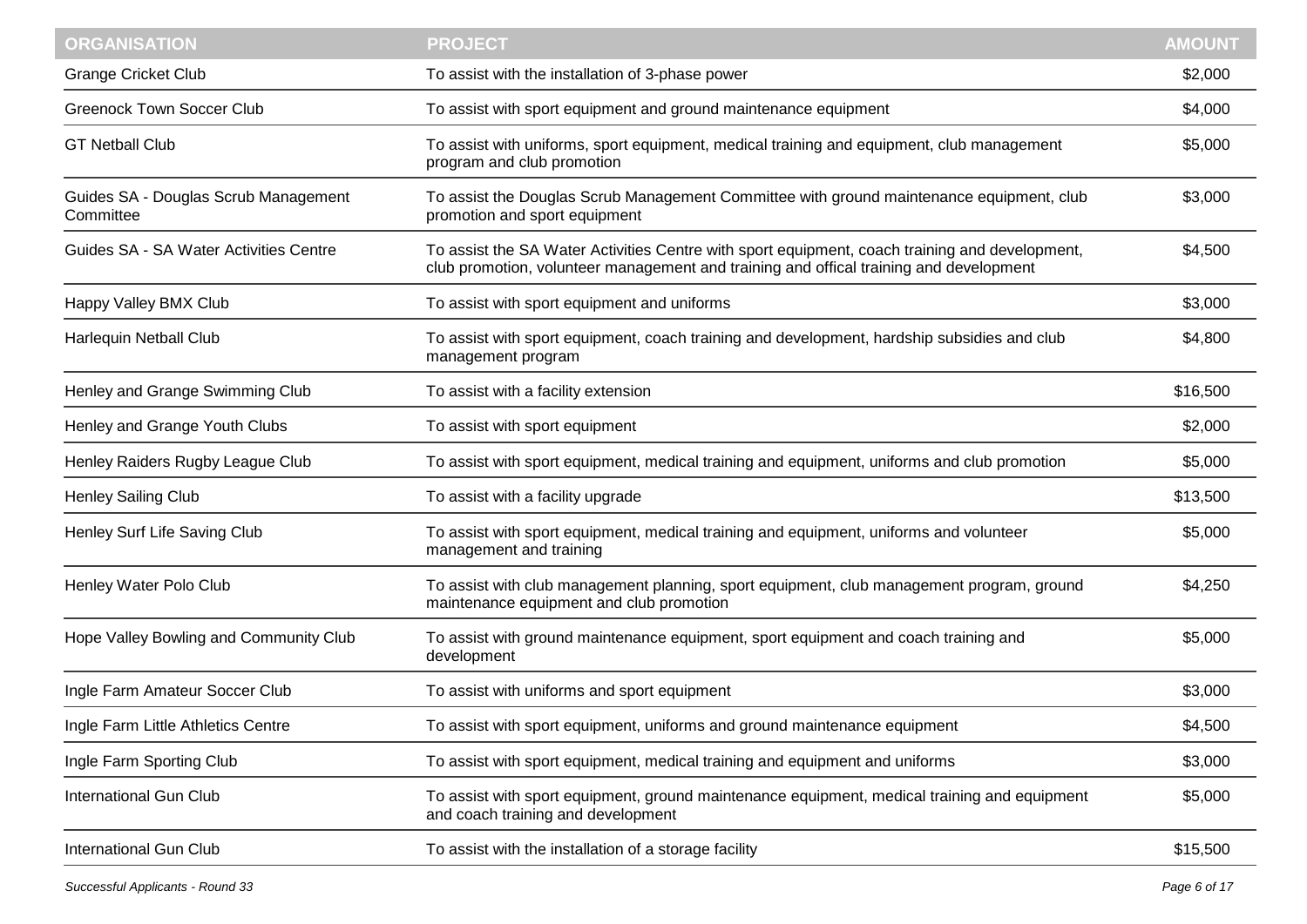| <b>ORGANISATION</b>                               | <b>PROJECT</b>                                                                                                                                                    | <b>AMOUNT</b> |
|---------------------------------------------------|-------------------------------------------------------------------------------------------------------------------------------------------------------------------|---------------|
| Irish Australians Gaelic Football Club (Adelaide) | To assist with sport equipment, medical training and equipment and hardship subsidies                                                                             | \$4,500       |
| Ironbank Cherry Gardens Tennis Club               | To assist with a surface and court lighting upgrade                                                                                                               | \$15,000      |
| John Wesley Tennis Club                           | To assist with ground maintenance equipment, coach training and development and sport<br>equipment                                                                | \$4,000       |
| Kadina Croquet Club                               | To assist with a clubroom extension and upgrade                                                                                                                   | \$10,000      |
| Kalangadoo Netball Club                           | To assist with ground maintenance equipment                                                                                                                       | \$2,000       |
| Keith Womens Hockey Club                          | To assist with a floodlighting upgrade                                                                                                                            | \$5,000       |
| Kidman Archers                                    | To assist with sport equipment and coach training and development                                                                                                 | \$2,000       |
| Kimba Golf Club                                   | To assist with a facility upgrade                                                                                                                                 | \$17,000      |
| Kindergym in the Hills                            | To assist with the installation of a storage shed                                                                                                                 | \$2,200       |
| Kingscote Netball Club                            | To assist with a fencing upgrade                                                                                                                                  | \$7,500       |
| Kongorong Sportsmen's Club                        | To assist with a floodlighting upgrade                                                                                                                            | \$15,000      |
| Lake Albert Golf Club                             | To assist with the purchase of sport equipment and ground maintenance equipment                                                                                   | \$3,500       |
| Lameroo Sports Club                               | To assist with coach training and development and sport equipment                                                                                                 | \$1,500       |
| Le Fevre Peninsula Skid Kids                      | To assist with a kitchen upgrade                                                                                                                                  | \$4,236       |
| Le Fevre Portside Amateur Swimming Club           | To assist with sport equipment, uniforms, coach training and development, club promotion and<br>medical training and equipment                                    | \$4,850       |
| Le Hunte Pony Club                                | To assist with ground maintenance equipment and sport equipment                                                                                                   | \$2,500       |
| <b>Light City Derby</b>                           | To assist with sport equipment, coach training and development, volunteer management and<br>training, uniforms, medical training and equipment and club promotion | \$5,000       |
| Lock and Districts Cricket Club                   | To assist with sport equipment                                                                                                                                    | \$1,750       |
| <b>Lockleys Riding Club</b>                       | To assist with ground maintenance equipment, sport equipment and uniforms                                                                                         | \$5,000       |
| Lyndoch and Districts Little Athletics Centre     | To assist with sport equipment, coach training and development, uniforms, club promotion and<br>offical training and development                                  | \$5,000       |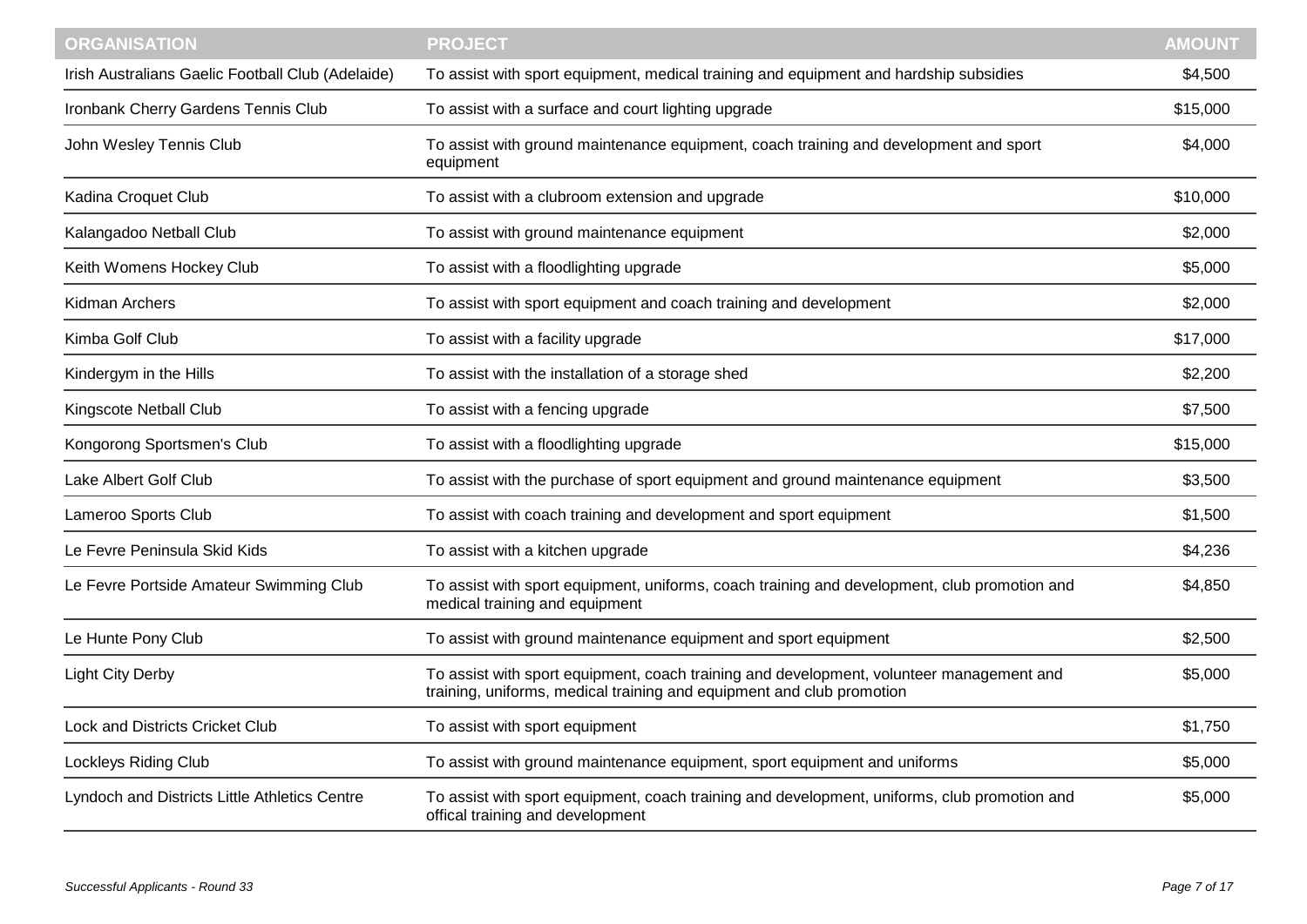| <b>ORGANISATION</b>                                              | <b>PROJECT</b>                                                                                                                                            | <b>AMOUNT</b> |
|------------------------------------------------------------------|-----------------------------------------------------------------------------------------------------------------------------------------------------------|---------------|
| Macclesfield Horse Show                                          | To assist with medical training and equipment, offical training and development and ground<br>maintenance equipment                                       | \$1,000       |
| <b>Macclesfield Tennis Club</b>                                  | To assist with medical training and equipment, club promotion and ground maintenance<br>equipment                                                         | \$1,000       |
| Mallala Showjumping Club                                         | To assist with the purchase of medical training and equipment and ground maintenance<br>equipment                                                         | \$2,500       |
| Mannum Riding Club                                               | To assist with ground maintenance equipment and sport equipment                                                                                           | \$2,000       |
| Marble Range Football Club                                       | To assist with uniforms, sport equipment and medical training and equipment                                                                               | \$3,500       |
| <b>Marion Cricket Club</b>                                       | To assist with the installation of practice turf wickets                                                                                                  | \$9,155       |
| Masters Swimming in Australia South Australian<br>Branch (AUSSI) | To assist with volunteer management and training, sport equipment, club management planning,<br>club management program and club promotion                | \$5,000       |
| <b>McLaren District Riding Club</b>                              | To assist with a surface upgrade                                                                                                                          | \$5,348       |
| <b>McLaren District Riding Club</b>                              | To assist with sport equipment and offical training and development                                                                                       | \$2,379       |
| McLaren Flat Netball Club                                        | To assist with sport equipment                                                                                                                            | \$1,500       |
| Metro United Womens Football Club                                | To assist with uniforms and sport equipment                                                                                                               | \$2,500       |
| Metro West Junior Football League                                | To assist with sport equipment, medical training and equipment, club management planning,<br>club management program and offical training and development | \$5,000       |
| Mid North Golf Association                                       | To assist with uniforms, coach training and development and sport equipment                                                                               | \$4,000       |
| Millicent Football and Netball Club                              | To assist with a kitchen upgrade                                                                                                                          | \$8,000       |
| Millicent Footballers Cricket Club                               | To assist with a cricket pitch upgrade                                                                                                                    | \$4,000       |
| Millswood Croquet Club                                           | To assist with club management program                                                                                                                    | \$280         |
| Mintaro Manoora Sporting Club                                    | To assist with ground maintenance equipment, sport equipment and medical training and<br>equipment                                                        | \$4,000       |
| Mitcham Football Club                                            | To assist with sport equipment, medical training and equipment, uniforms and hardship subsidies                                                           | \$5,000       |
| Moana Surf Life Saving Club                                      | To assist with sport equipment, medical training and equipment, volunteer management and<br>training and club promotion                                   | \$4,500       |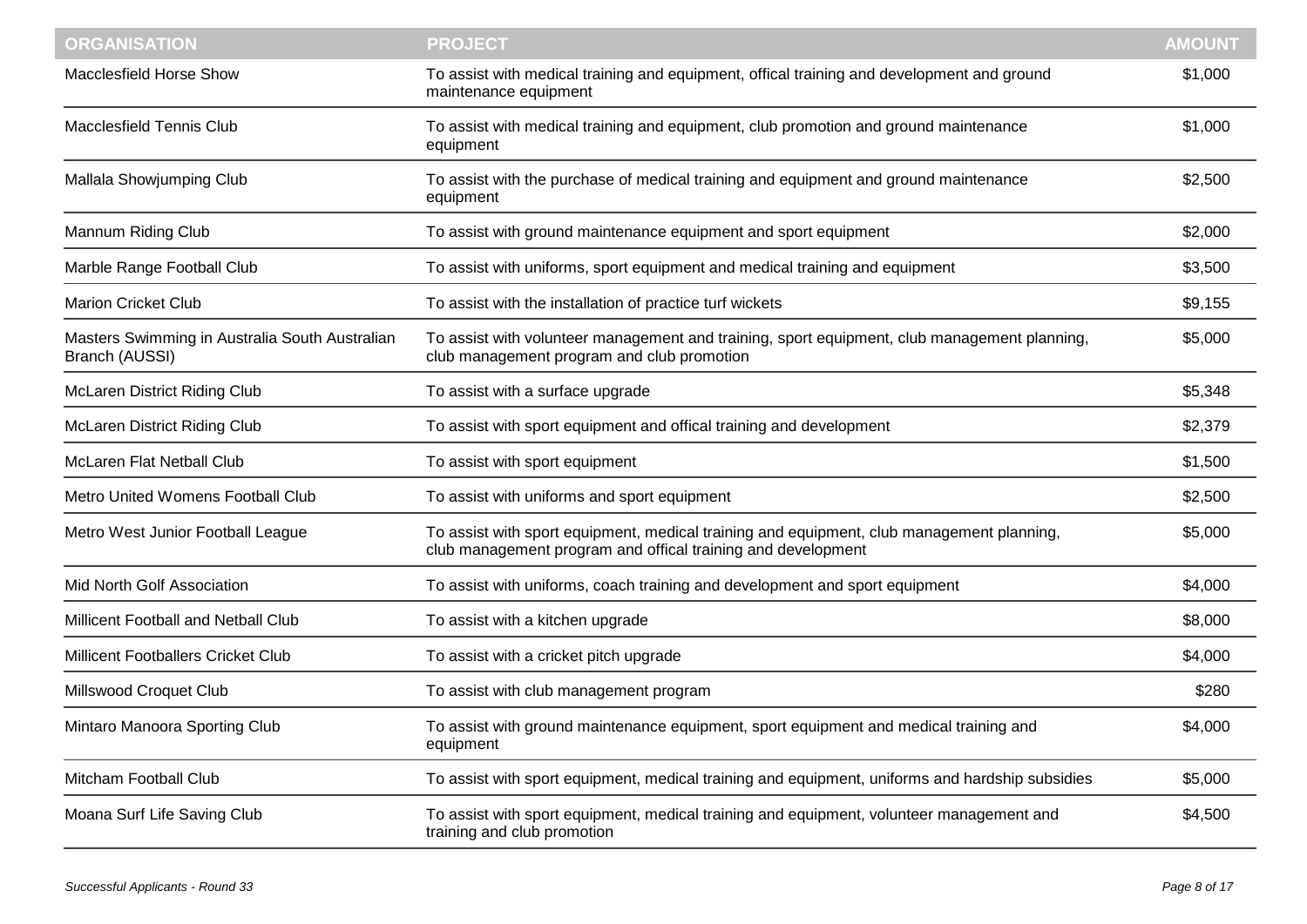| <b>ORGANISATION</b>                         | <b>PROJECT</b>                                                                                                                                                                                      | <b>AMOUNT</b> |
|---------------------------------------------|-----------------------------------------------------------------------------------------------------------------------------------------------------------------------------------------------------|---------------|
| Modbury Jets Amateur Football Club          | To assist with sport equipment, uniforms, medical training and equipment, coach training and<br>development and ground maintenance equipment                                                        | \$3,400       |
| Modbury Vista Junior Soccer Club            | To assist with sport equipment, uniforms, hardship subsidies and ground maintenance<br>equipment                                                                                                    | \$5,000       |
| Moonta Golf Club                            | To assist with the purchase of ground maintenance equipment                                                                                                                                         | \$1,000       |
| Moonta Memorial Park Bowling Club           | To assist with the installation of sun shelters                                                                                                                                                     | \$3,000       |
| Moonta Memorial Park Bowling Club           | To assist with the purchase of sport equipment                                                                                                                                                      | \$2,000       |
| Morchard Sporting and Community Association | To assist with a court resurfacing                                                                                                                                                                  | \$20,000      |
| Morphettville Park Football Club            | To assist with sport equipment and medical training and equipment                                                                                                                                   | \$3,500       |
| Morphettville Park Netball Club             | To assist with a surface upgrade                                                                                                                                                                    | \$3,200       |
| Mount Compass Cricket Club                  | To assist with sport equipment, club promotion and ground maintenance equipment                                                                                                                     | \$3,275       |
| Mount Compass Little Athletics Centre       | To assist with club promotion, uniforms, ground maintenance equipment and coach training and<br>development                                                                                         | \$3,000       |
| Mount Compass Netball Club                  | To assist with a kitchen and court lighting upgrade                                                                                                                                                 | \$8,395       |
| Mount Gambier Golf Club                     | To assist with sport equipment                                                                                                                                                                      | \$1,500       |
| Mount Gambier Italo Australian Club         | To assist with a floodlighting upgrade                                                                                                                                                              | \$8,500       |
| Mount Gambier Netball Association           | To assist with sport equipment and offical training and development                                                                                                                                 | \$1,500       |
| Mount Lofty League Volleyball Club          | To assist with the purchase of sport equipment                                                                                                                                                      | \$1,500       |
| Murray Bridge Croquet Club                  | To assist with a surface upgrade                                                                                                                                                                    | \$4,000       |
| Murray Bridge Lawn Tennis Association       | To assist with the installation of a shelter facility                                                                                                                                               | \$18,000      |
| Murray Bridge Riding Club                   | To assist with the purchase of sport equipment and ground maintenance equipment                                                                                                                     | \$4,000       |
| Myponga Netball Club                        | To assist with the installation of a storage area and shelter facility                                                                                                                              | \$10,830      |
| Myponga Netball Club                        | To assist with uniforms, coach training and development, club management program, hardship<br>subsidies, offical training and development, volunteer management and training and sport<br>equipment | \$5,000       |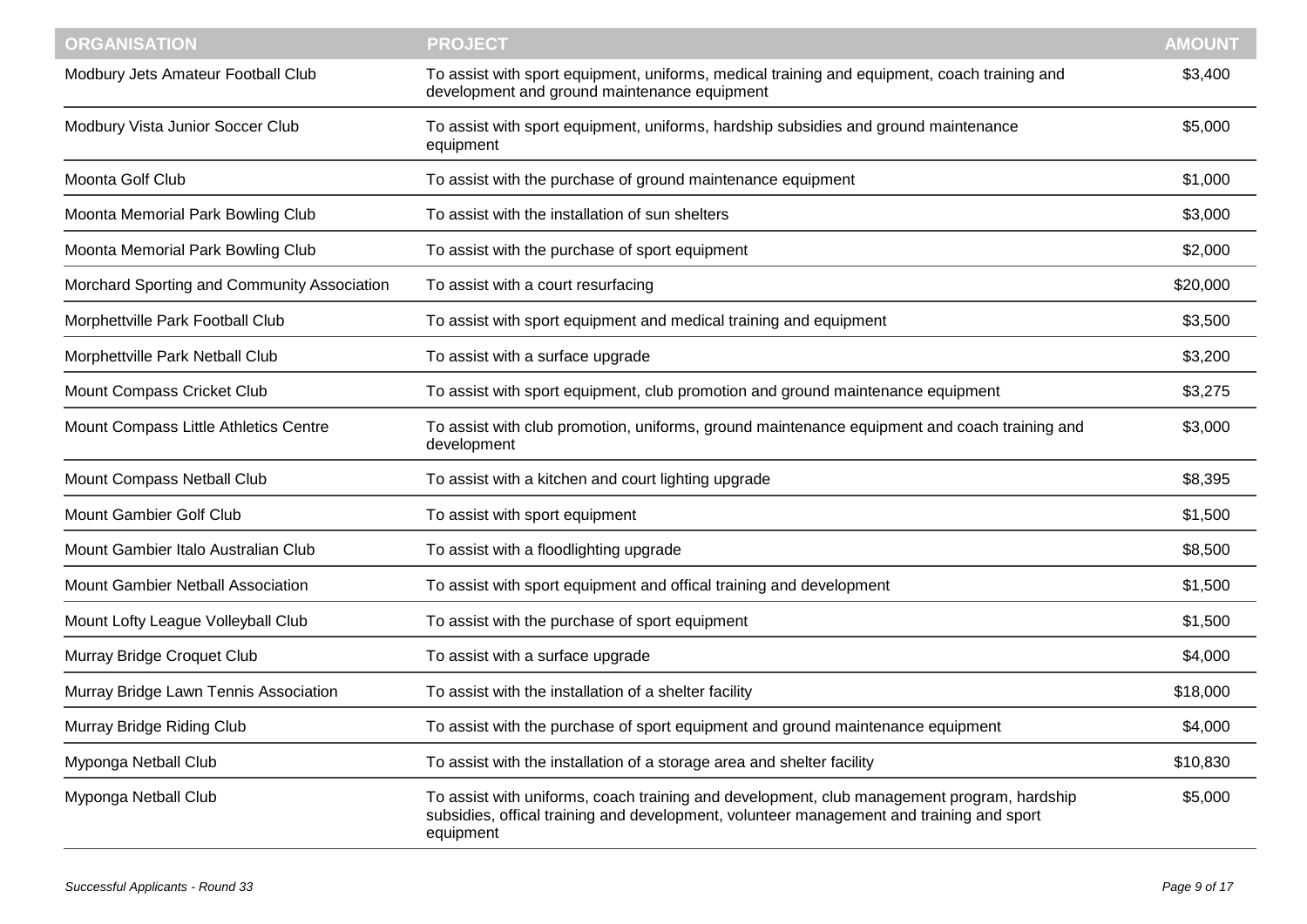| <b>ORGANISATION</b>                        | <b>PROJECT</b>                                                                                                                                                                                      | <b>AMOUNT</b> |
|--------------------------------------------|-----------------------------------------------------------------------------------------------------------------------------------------------------------------------------------------------------|---------------|
| Naracoorte and District Hockey Association | To assist with coach training and development, offical training and development and sport<br>equipment                                                                                              | \$2,500       |
| Naracoorte Bowls Club                      | To assist with the installation of a disabled toilet                                                                                                                                                | \$6,000       |
| Naracoorte United Soccer Club              | To assist with the purchase of sport equipment, medical training and equipment and ground<br>maintenance equipment                                                                                  | \$4,000       |
| Noarlunga Little Athletics Centre          | To assist with ground maintenance equipment, sport equipment and uniforms                                                                                                                           | \$3,500       |
| Noarlunga United Soccer Club               | To assist with sport equipment and medical training and equipment                                                                                                                                   | \$2,500       |
| North Eastern Sports Shooting Club         | To assist with the installation of a toilet block and and compost toilet system                                                                                                                     | \$16,000      |
| Northern Districts Calisthenics Club       | To assist with uniforms and sport equipment                                                                                                                                                         | \$1,781       |
| Norwood Basketball Club                    | To assist with sport equipment, coach training and development, club management program,<br>club promotion and medical training and equipment                                                       | \$5,000       |
| Norwood Cycling Club                       | To assist with sport equipment, ground maintenance equipment and uniforms                                                                                                                           | \$3,544       |
| Norwood Swimming Club                      | To assist with medical training and equipment, sport equipment, coach training and development<br>and club management program                                                                       | \$5,000       |
| Old Ignatians Netball Club                 | To assist with sport equipment, medical training and equipment, uniforms, club promotion,<br>offical training and development, coach training and development and club management<br>program        | \$4,200       |
| Old Ignatians Soccer Club                  | To assist with sport equipment, ground maintenance equipment, medical training and equipment<br>and uniforms                                                                                        | \$5,000       |
| Old Ignatians Tennis Club                  | To assist with sport equipment, ground maintenance equipment, medical training and equipment<br>and club promotion                                                                                  | \$2,950       |
| One Tree Hill Tennis Club                  | To assist with coach training and development, sport equipment and uniforms                                                                                                                         | \$3,000       |
| Onkaparinga Pony Club                      | To assist with ground maintenance equipment, sport equipment, uniforms and coach training<br>and development                                                                                        | \$4,500       |
| <b>Orroroo Swimming Club</b>               | To assist with the installation of a pool blanket                                                                                                                                                   | \$7,500       |
| Para Hills Cricket Club                    | To assist with ground maintenance equipment, coach training and development, club<br>management planning, offical training and development, volunteer management and training<br>and club promotion | \$5,000       |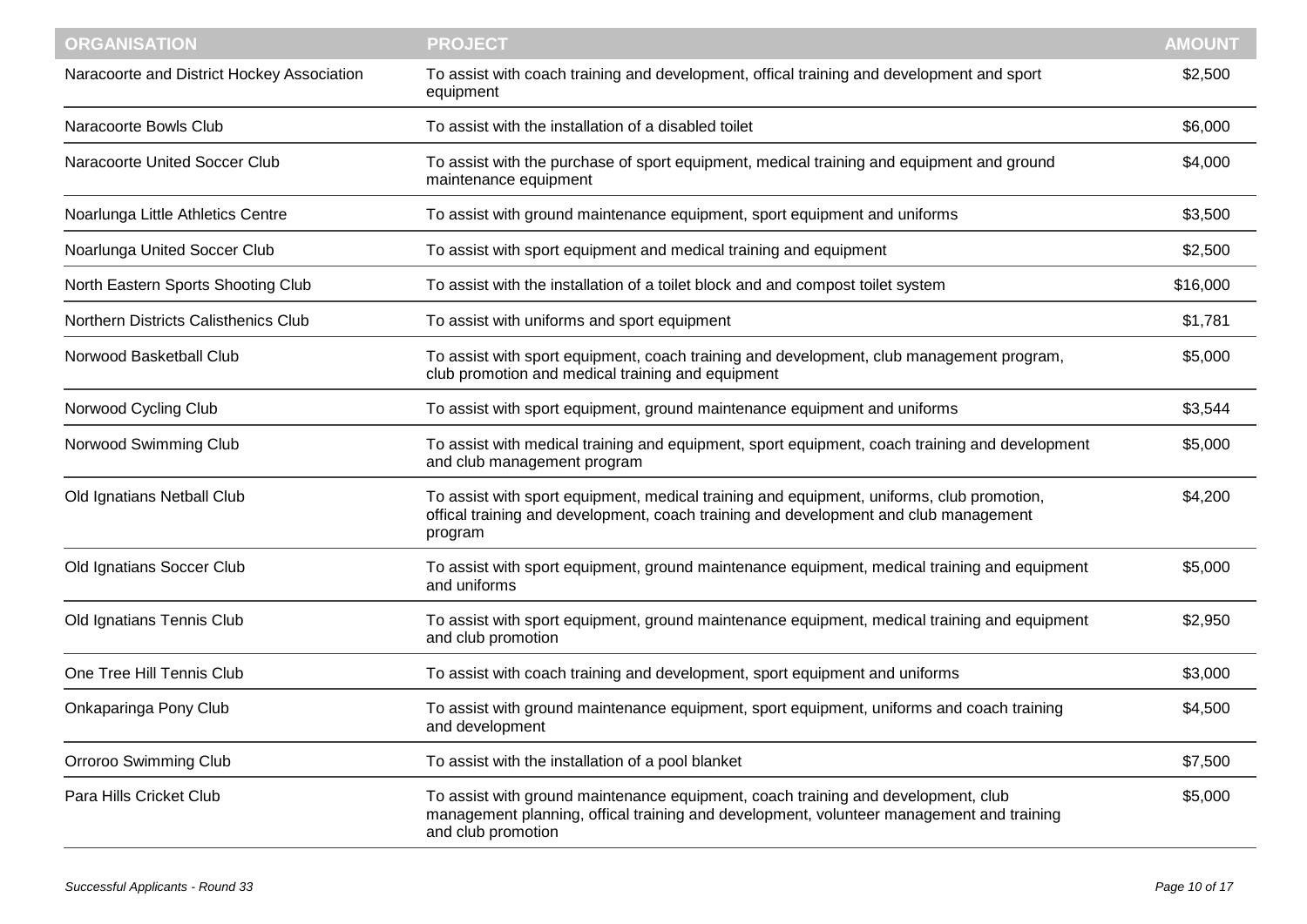| <b>ORGANISATION</b>                     | <b>PROJECT</b>                                                                                                                                                                                       | <b>AMOUNT</b> |
|-----------------------------------------|------------------------------------------------------------------------------------------------------------------------------------------------------------------------------------------------------|---------------|
| Para Hills Cricket Club                 | To assist with the installation of a shade structure facility                                                                                                                                        | \$6,300       |
| Para Hills West Soccer Club             | To assist with sport equipment, medical training and equipment, uniforms and volunteer<br>management and training                                                                                    | \$5,000       |
| Payneham Cricket Club                   | To assist with sport equipment, uniforms, medical training and equipment and ground<br>maintenance equipment                                                                                         | \$5,000       |
| <b>Penfield Golf Club</b>               | To assist with ground maintenance equipment and sport equipment                                                                                                                                      | \$2,850       |
| <b>Platinum Fighting Sports</b>         | To assist with sport equipment, club management program, hardship subsidies and club<br>promotion                                                                                                    | \$4,500       |
| <b>Playford Aquatic Club</b>            | To assist with the purchase of ground maintenance equipment                                                                                                                                          | \$1,650       |
| Playford City Soccer And Community Club | To assist with ground maintenance equipment, sport equipment, medical training and equipment<br>and club management planning                                                                         | \$5,000       |
| Plympton Sports and Recreation Club     | To assist with sport equipment, uniforms, medical training and equipment and ground<br>maintenance equipment                                                                                         | \$5,000       |
| Polonia Adelaide Sports Club            | To assist with sport equipment, hardship subsidies and ground maintenance equipment                                                                                                                  | \$5,000       |
| Port Adelaide Athletic Club             | To assist with sport equipment, uniforms, hardship subsidies, offical training and development,<br>volunteer management and training, coach training and development and club management<br>planning | \$4,500       |
| Port Adelaide Cricket Club              | To assist with hardship subsidies, medical training and equipment, uniforms, sport equipment<br>and club management planning                                                                         | \$4,500       |
| Port Adelaide Lion Soccer Club          | To assist with sport equipment, uniforms, ground maintenance equipment, coach training and<br>development, hardship subsidies and club promotion                                                     | \$5,000       |
| Port Adelaide Rowing Club               | To assist with sport equipment, medical training and equipment and coach training and<br>development                                                                                                 | \$4,500       |
| Port Adelaide Spartans Gridiron Club    | To assist with sport equipment, uniforms, club promotion, coach training and development and<br>medical training and equipment                                                                       | \$4,640       |
| Port Broughton Golf Club                | To assist with a facility upgrade                                                                                                                                                                    | \$10,000      |
| Port District Football Club             | To assist with ground maintenance equipment, sport equipment, medical training and equipment<br>and coach training and development                                                                   | \$5,000       |
| Port Lincoln Bowling Club               | To assist with sport equipment                                                                                                                                                                       | \$1,750       |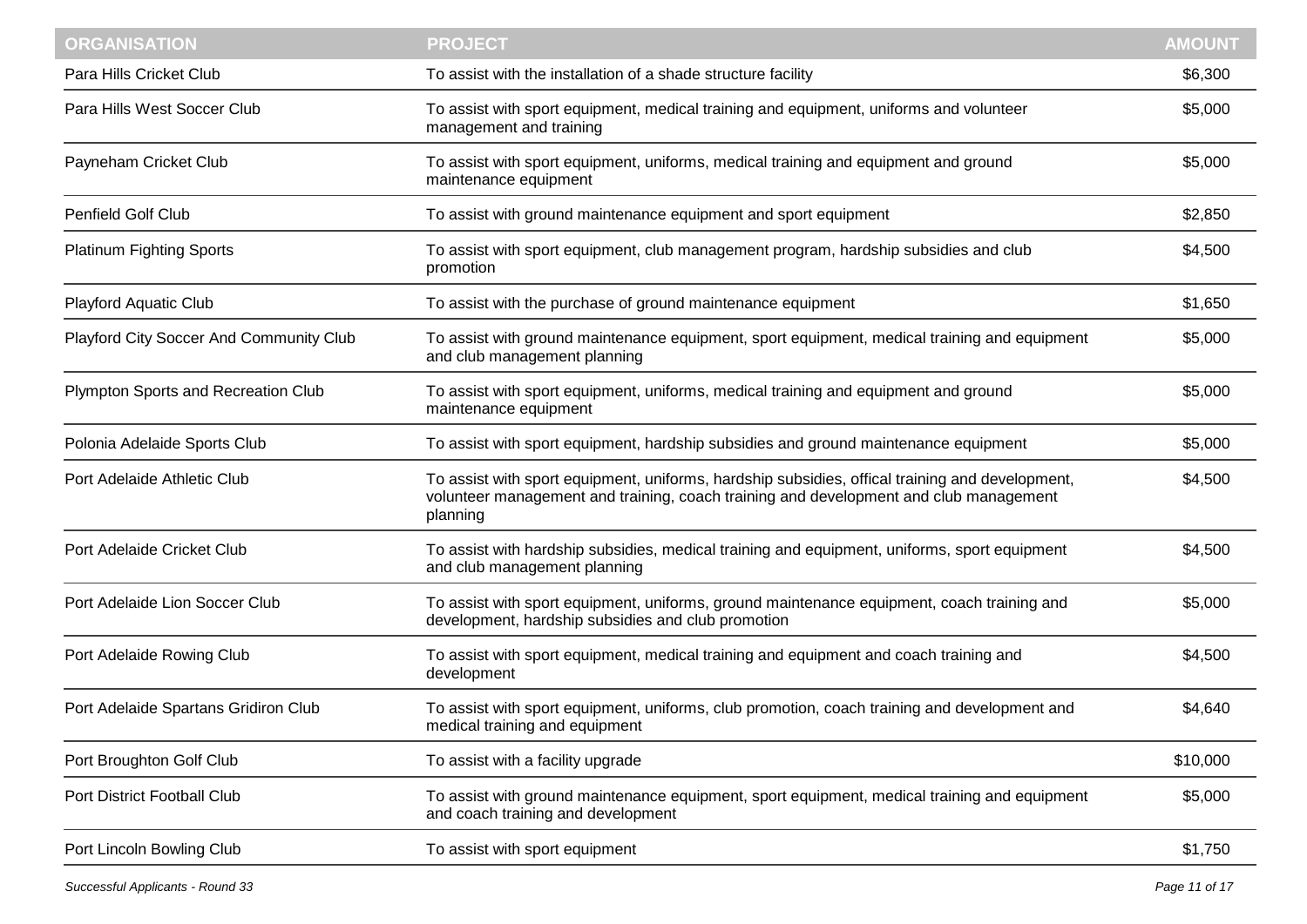| <b>ORGANISATION</b>                             | <b>PROJECT</b>                                                                                                                                                                      | <b>AMOUNT</b> |
|-------------------------------------------------|-------------------------------------------------------------------------------------------------------------------------------------------------------------------------------------|---------------|
| Port MacDonnell Football Club                   | To assist with sport equipment                                                                                                                                                      | \$1,500       |
| Port Neill Bowling Club                         | To assist with a kitchen upgrade                                                                                                                                                    | \$13,000      |
| Port Noarlunga Soldiers' Memorial Bowling Green | To assist with the installation of solar power                                                                                                                                      | \$6,135       |
| Port Noarlunga Surf Life Saving Club            | To assist with the purchase of ground maintenance equipment and sport equipment                                                                                                     | \$2,331       |
| Port Pirie Croquet Club                         | To assist with a facility upgrade                                                                                                                                                   | \$1,000       |
| Port Pirie Night Baseball League                | To assist with sport equipment                                                                                                                                                      | \$1,000       |
| Powerblades Dragon Boat Racing Club             | To assist with sport equipment, medical training and equipment, uniforms, club promotion and<br>volunteer management and training                                                   | \$5,000       |
| Pulteney Old Scholars Soccer Club               | To assist with sport equipment                                                                                                                                                      | \$2,000       |
| <b>Quorn Netball Club</b>                       | To assist with sport equipment                                                                                                                                                      | \$2,000       |
| Renmark Tintra Lawn Tennis Club                 | To assist with renovations to the clubhouse                                                                                                                                         | \$9,000       |
| Ridgehaven Calisthenics Club                    | To assist with uniforms, club promotion, sport equipment, coach training and development and<br>medical training and equipment                                                      | \$4,400       |
| <b>Riding Pony Stud Book Society</b>            | To assist with sport equipment, medical training and equipment and club promotion                                                                                                   | \$2,750       |
| <b>Riverland Basketball Association</b>         | To assist with sport equipment and uniforms                                                                                                                                         | \$3,000       |
| <b>Riverside Rowing Club</b>                    | To assist with clubhouse toilet upgrade                                                                                                                                             | \$20,000      |
| <b>Rosewater Bowling Club</b>                   | To assist with a roof and air-conditioning upgrade                                                                                                                                  | \$15,005      |
| Rostrevor Old Collegians Football Club          | To assist with sport equipment, medical training and equipment, uniforms and club promotion                                                                                         | \$5,000       |
| <b>SA Darts Association</b>                     | To assist with sport equipment and volunteer management and training                                                                                                                | \$2,000       |
| Saint Brendans Gaelic Football Club             | To assist with uniforms and sport equipment                                                                                                                                         | \$2,500       |
| Saints United Tennis Club                       | To assist with a surface upgrade                                                                                                                                                    | \$6,500       |
| <b>Salisbury Bowling Club</b>                   | To assist with an airconditioning upgrade                                                                                                                                           | \$11,070      |
| <b>Salisbury Little Athletics Centre</b>        | To assist with sport equipment, coach training and development, volunteer management and<br>training, offical training and development, medical training and equipment and uniforms | \$3,000       |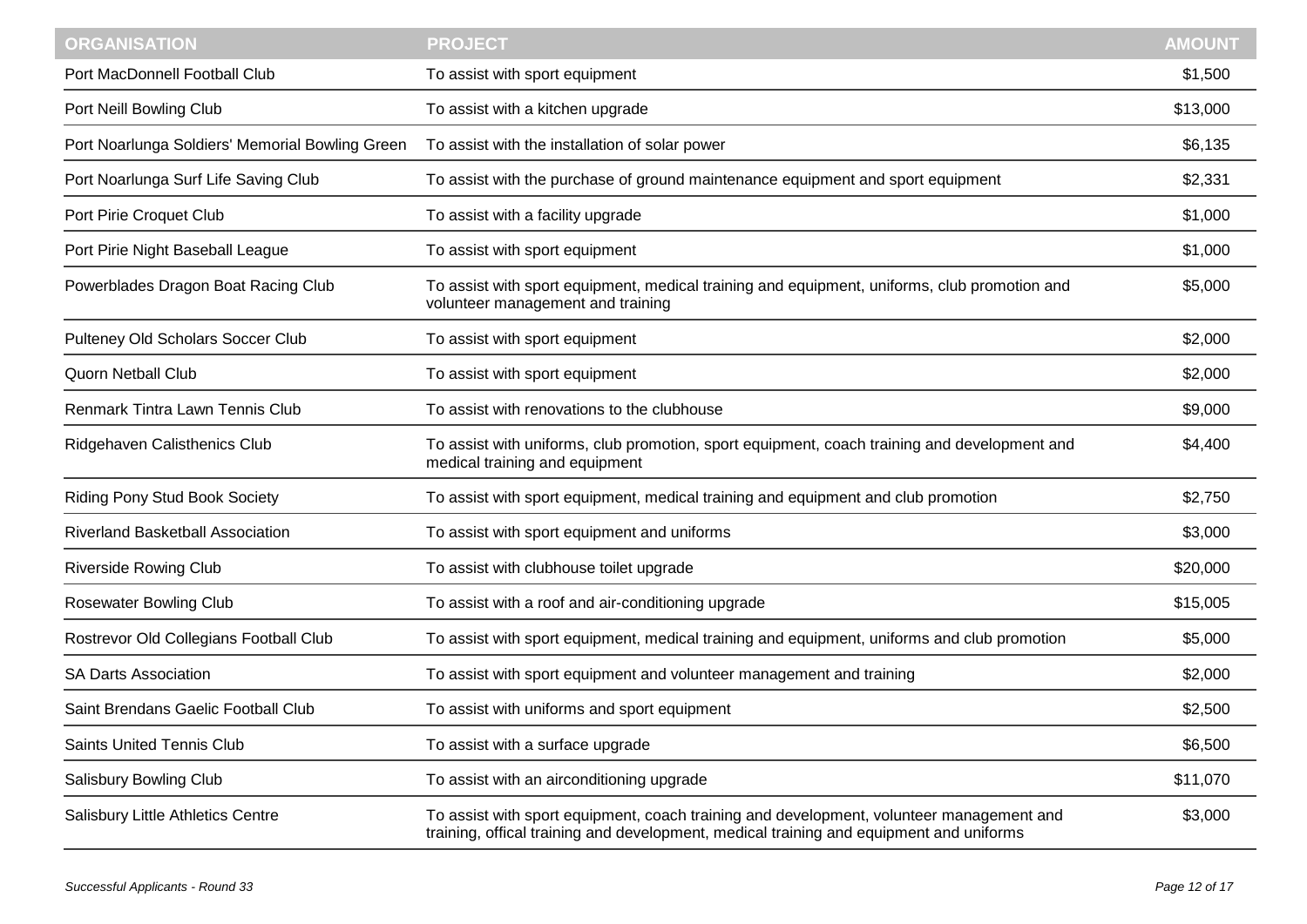| To assist with coach training and development, offical training and development, hardship<br>\$2,400<br>subsidies and volunteer management and training<br>To assist with sport equipment, uniforms, medical training and equipment, coach training and<br>\$5,000<br>development, club promotion and offical training and development<br>To assist the Angle Vale Scout Group with hardship subsidies, uniforms, sport equipment and<br>\$4,330<br>ground maintenance equipment<br>To assist the Athelstone Scout Group (1st) with the installation of a clubroom extension<br>\$2,747<br>To assist the Land Yachting Division with sport equipment<br>\$2,000<br>To assist the One Tree Hill Scout Group with sport equipment, medical training and equipment,<br>\$5,000<br>ground maintenance equipment and club promotion<br>To assist with a clubroom extension<br>\$20,000<br>\$3,000<br>To assist with a clubroom extension<br>To assist with the purchase of medical training and equipment, sport equipment and uniforms<br>\$4,000<br>\$5,000<br>To assist with ground maintenance equipment, sport equipment, medical training and<br>equipment, coach training and development, uniforms, club promotion, offical training and<br>development and volunteer management and training<br>\$12,000<br>To assist with a surface upgrade<br>To assist with medical training and equipment, coach training and development, sport<br>\$4,250<br>equipment, uniforms and club promotion<br>To assist with coach training and development, sport equipment and medical training and<br>\$3,500<br>equipment<br>To assist with sport equipment and medical training and equipment<br>\$2,845<br>To assist with sport equipment and uniforms<br>\$2,500<br>South Australian Judo Academy<br>\$4,250<br>To assist with sport equipment, uniforms and medical training and equipment<br>To assist with sport equipment, volunteer management and training, coach training and<br>\$5,000<br>development, club management program and club promotion<br>To assist with uniforms and sport equipment<br>\$1,500 | <b>ORGANISATION</b>                         | <b>PROJECT</b> | <b>AMOUNT</b> |
|----------------------------------------------------------------------------------------------------------------------------------------------------------------------------------------------------------------------------------------------------------------------------------------------------------------------------------------------------------------------------------------------------------------------------------------------------------------------------------------------------------------------------------------------------------------------------------------------------------------------------------------------------------------------------------------------------------------------------------------------------------------------------------------------------------------------------------------------------------------------------------------------------------------------------------------------------------------------------------------------------------------------------------------------------------------------------------------------------------------------------------------------------------------------------------------------------------------------------------------------------------------------------------------------------------------------------------------------------------------------------------------------------------------------------------------------------------------------------------------------------------------------------------------------------------------------------------------------------------------------------------------------------------------------------------------------------------------------------------------------------------------------------------------------------------------------------------------------------------------------------------------------------------------------------------------------------------------------------------------------------------------------------------------------------------------------------------------------------------------|---------------------------------------------|----------------|---------------|
|                                                                                                                                                                                                                                                                                                                                                                                                                                                                                                                                                                                                                                                                                                                                                                                                                                                                                                                                                                                                                                                                                                                                                                                                                                                                                                                                                                                                                                                                                                                                                                                                                                                                                                                                                                                                                                                                                                                                                                                                                                                                                                                | Salisbury Tennis Club                       |                |               |
|                                                                                                                                                                                                                                                                                                                                                                                                                                                                                                                                                                                                                                                                                                                                                                                                                                                                                                                                                                                                                                                                                                                                                                                                                                                                                                                                                                                                                                                                                                                                                                                                                                                                                                                                                                                                                                                                                                                                                                                                                                                                                                                | Sapphires Netball Club                      |                |               |
|                                                                                                                                                                                                                                                                                                                                                                                                                                                                                                                                                                                                                                                                                                                                                                                                                                                                                                                                                                                                                                                                                                                                                                                                                                                                                                                                                                                                                                                                                                                                                                                                                                                                                                                                                                                                                                                                                                                                                                                                                                                                                                                | Scouts SA - Angle Vale Scout Group          |                |               |
|                                                                                                                                                                                                                                                                                                                                                                                                                                                                                                                                                                                                                                                                                                                                                                                                                                                                                                                                                                                                                                                                                                                                                                                                                                                                                                                                                                                                                                                                                                                                                                                                                                                                                                                                                                                                                                                                                                                                                                                                                                                                                                                | Scouts SA - Athelstone Scout Group (1st)    |                |               |
|                                                                                                                                                                                                                                                                                                                                                                                                                                                                                                                                                                                                                                                                                                                                                                                                                                                                                                                                                                                                                                                                                                                                                                                                                                                                                                                                                                                                                                                                                                                                                                                                                                                                                                                                                                                                                                                                                                                                                                                                                                                                                                                | Scouts SA - Land Yachting Division          |                |               |
|                                                                                                                                                                                                                                                                                                                                                                                                                                                                                                                                                                                                                                                                                                                                                                                                                                                                                                                                                                                                                                                                                                                                                                                                                                                                                                                                                                                                                                                                                                                                                                                                                                                                                                                                                                                                                                                                                                                                                                                                                                                                                                                | Scouts SA - One Tree Hill Scout Group       |                |               |
|                                                                                                                                                                                                                                                                                                                                                                                                                                                                                                                                                                                                                                                                                                                                                                                                                                                                                                                                                                                                                                                                                                                                                                                                                                                                                                                                                                                                                                                                                                                                                                                                                                                                                                                                                                                                                                                                                                                                                                                                                                                                                                                | Sea Wolves Scuba Diving Club                |                |               |
|                                                                                                                                                                                                                                                                                                                                                                                                                                                                                                                                                                                                                                                                                                                                                                                                                                                                                                                                                                                                                                                                                                                                                                                                                                                                                                                                                                                                                                                                                                                                                                                                                                                                                                                                                                                                                                                                                                                                                                                                                                                                                                                | Semaphore Lawn Tennis Club                  |                |               |
|                                                                                                                                                                                                                                                                                                                                                                                                                                                                                                                                                                                                                                                                                                                                                                                                                                                                                                                                                                                                                                                                                                                                                                                                                                                                                                                                                                                                                                                                                                                                                                                                                                                                                                                                                                                                                                                                                                                                                                                                                                                                                                                | <b>SMOSH West Lakes Football Club</b>       |                |               |
|                                                                                                                                                                                                                                                                                                                                                                                                                                                                                                                                                                                                                                                                                                                                                                                                                                                                                                                                                                                                                                                                                                                                                                                                                                                                                                                                                                                                                                                                                                                                                                                                                                                                                                                                                                                                                                                                                                                                                                                                                                                                                                                | Somaliland Community of South Australia     |                |               |
|                                                                                                                                                                                                                                                                                                                                                                                                                                                                                                                                                                                                                                                                                                                                                                                                                                                                                                                                                                                                                                                                                                                                                                                                                                                                                                                                                                                                                                                                                                                                                                                                                                                                                                                                                                                                                                                                                                                                                                                                                                                                                                                | Somerton Bowling Club                       |                |               |
|                                                                                                                                                                                                                                                                                                                                                                                                                                                                                                                                                                                                                                                                                                                                                                                                                                                                                                                                                                                                                                                                                                                                                                                                                                                                                                                                                                                                                                                                                                                                                                                                                                                                                                                                                                                                                                                                                                                                                                                                                                                                                                                | South Adelaide Basketball Club              |                |               |
|                                                                                                                                                                                                                                                                                                                                                                                                                                                                                                                                                                                                                                                                                                                                                                                                                                                                                                                                                                                                                                                                                                                                                                                                                                                                                                                                                                                                                                                                                                                                                                                                                                                                                                                                                                                                                                                                                                                                                                                                                                                                                                                | South Adelaide Volleyball Club              |                |               |
|                                                                                                                                                                                                                                                                                                                                                                                                                                                                                                                                                                                                                                                                                                                                                                                                                                                                                                                                                                                                                                                                                                                                                                                                                                                                                                                                                                                                                                                                                                                                                                                                                                                                                                                                                                                                                                                                                                                                                                                                                                                                                                                | South Australia Over 60 Cricket Association |                |               |
|                                                                                                                                                                                                                                                                                                                                                                                                                                                                                                                                                                                                                                                                                                                                                                                                                                                                                                                                                                                                                                                                                                                                                                                                                                                                                                                                                                                                                                                                                                                                                                                                                                                                                                                                                                                                                                                                                                                                                                                                                                                                                                                |                                             |                |               |
|                                                                                                                                                                                                                                                                                                                                                                                                                                                                                                                                                                                                                                                                                                                                                                                                                                                                                                                                                                                                                                                                                                                                                                                                                                                                                                                                                                                                                                                                                                                                                                                                                                                                                                                                                                                                                                                                                                                                                                                                                                                                                                                | South City Chiefs Club                      |                |               |
|                                                                                                                                                                                                                                                                                                                                                                                                                                                                                                                                                                                                                                                                                                                                                                                                                                                                                                                                                                                                                                                                                                                                                                                                                                                                                                                                                                                                                                                                                                                                                                                                                                                                                                                                                                                                                                                                                                                                                                                                                                                                                                                | South Coast Cycling Club                    |                |               |
|                                                                                                                                                                                                                                                                                                                                                                                                                                                                                                                                                                                                                                                                                                                                                                                                                                                                                                                                                                                                                                                                                                                                                                                                                                                                                                                                                                                                                                                                                                                                                                                                                                                                                                                                                                                                                                                                                                                                                                                                                                                                                                                | South Coast Swimming Club                   |                |               |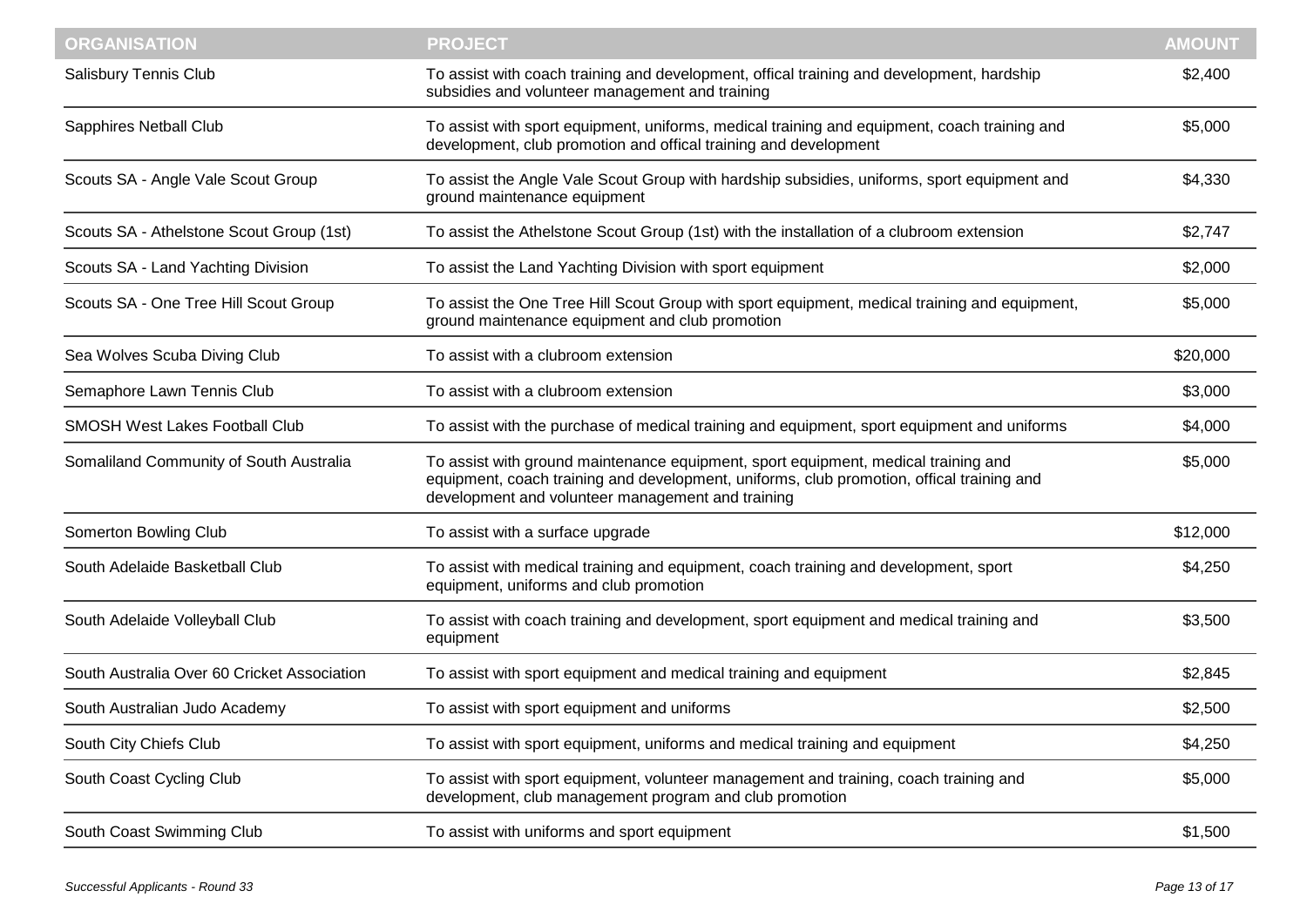| <b>ORGANISATION</b>                        | <b>PROJECT</b>                                                                                                                                            | <b>AMOUNT</b> |
|--------------------------------------------|-----------------------------------------------------------------------------------------------------------------------------------------------------------|---------------|
| South Indians Baseball Club                | To assist with sport equipment                                                                                                                            | \$2,000       |
| South Road Cricket Club                    | To assist with sport equipment and offical training and development                                                                                       | \$2,500       |
| Southern Districts Baseball Club           | To assist with sport equipment and medical training and equipment                                                                                         | \$2,500       |
| Southern Districts Tee Ball Club           | To assist with medical training and equipment, uniforms and club promotion                                                                                | \$3,000       |
| Southern Field Archers                     | To assist with sport equipment and ground maintenance equipment                                                                                           | \$2,500       |
| Southern Golf Group                        | To assist with club management planning and club management program                                                                                       | \$1,500       |
| Southern Stars Netball Club                | To assist with coach training and development, sport equipment and medical training and<br>equipment                                                      | \$4,500       |
| Southern Suburbs Rugby Union Football Club | To assist with ground maintenance equipment and club management program                                                                                   | \$2,500       |
| <b>Spalding Sports Association</b>         | To assist with sport equipment and club promotion                                                                                                         | \$2,250       |
| Sporting Car Club of SA                    | To assist with ground maintenance equipment, sport equipment, club promotion and offical<br>training and development                                      | \$5,000       |
| <b>Stirling East Soccer Club</b>           | To assist with the purchase of sport equipment                                                                                                            | \$1,500       |
| Strathalbyn Football Club                  | To assist with medical training and equipment and offical training and development                                                                        | \$1,000       |
| <b>Sturt Baseball Club</b>                 | To assist with sport equipment, uniforms, medical training and equipment and club promotion                                                               | \$5,000       |
| <b>Sturt Basketball Club</b>               | To assist with uniforms, sport equipment, club promotion, coach training and development,<br>offical training and development and club management program | \$5,000       |
| <b>Sturt Bowling Club</b>                  | To assist with a kitchen upgrade                                                                                                                          | \$13,481      |
| <b>Sturt Lacrosse Club</b>                 | To assist with sport equipment, ground maintenance equipment and uniforms                                                                                 | \$5,000       |
| <b>Sturt Marion Womens Soccer Club</b>     | To assist with hardship subsidies, club promotion, sport equipment and uniforms                                                                           | \$3,850       |
| Sturt Pistol and Shooting Club             | To assist with sport equipment and ground maintenance equipment                                                                                           | \$2,100       |
| <b>Sturt Softball Club</b>                 | To assist with sport equipment, hardship subsidies, medical training and equipment, club<br>management program and club management planning               | \$5,000       |
| <b>Surfergirls Surf Club</b>               | To assist with sport equipment, uniforms and club management program                                                                                      | \$3,500       |
| Swan Reach Golf Club                       | To assit with a facility upgrade                                                                                                                          | \$8,000       |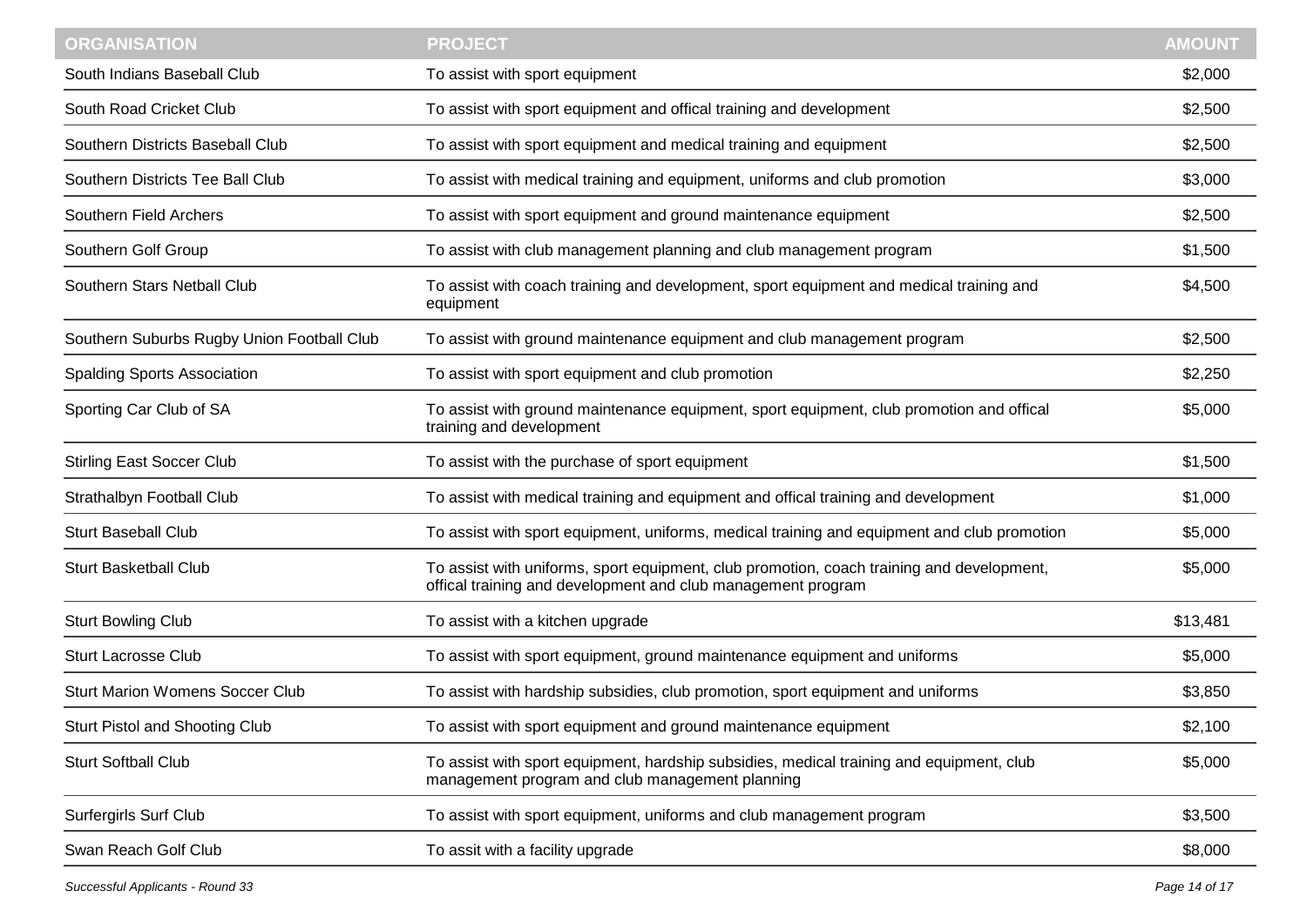| <b>ORGANISATION</b>                                | <b>PROJECT</b>                                                                                                                                                               | <b>AMOUNT</b> |
|----------------------------------------------------|------------------------------------------------------------------------------------------------------------------------------------------------------------------------------|---------------|
| <b>Tailem Bend Football Club</b>                   | To assist with the purchase of medical training and equipment and sport equipment                                                                                            | \$3,000       |
| Tea Tree Gully Gymsports                           | To assist with sport equipment, ground maintenance equipment and coach training and<br>development                                                                           | \$5,000       |
| Tea Tree Gully Volleyball Association              | To assist with sport equipment, coach training and development, club promotion, ground<br>maintenance equipment, medical training and equipment and club management program  | \$5,000       |
| <b>Tigers Rugby League Club</b>                    | To assist with sport equipment, uniforms, medical training and equipment and coach training<br>and development                                                               | \$5,000       |
| <b>Tintinara Cricket Club</b>                      | To assist with the installation of a cricket practice net facility                                                                                                           | \$7,000       |
| <b>Torrens Rowing Club</b>                         | To assist with sport equipment, coach training and development, medical training and equipment<br>and club management planning                                               | \$4,000       |
| Torrens Valley Redsox Softball Club                | To assist with sport equipment, uniforms, offical training and development and club promotion                                                                                | \$3,700       |
| <b>Torrens Valley Soccer Club</b>                  | To assist with a shelter facility upgrade                                                                                                                                    | \$6,250       |
| <b>Trail Riding Australia</b>                      | To assist with an upgrade to the Kersbrook Horse Trail                                                                                                                       | \$1,296       |
| <b>Tri State Games</b>                             | To assist with sport equipment and volunteer management and training                                                                                                         | \$1,900       |
| Two Wells Hockey Club                              | To assist with sport equipment, offical training and development, coach training and<br>development, medical training and equipment, hardship subsidies and club promotion   | \$5,000       |
| Ukrainian Sports Club Lion                         | To assist with sport equipment                                                                                                                                               | \$1,350       |
| <b>Ungarra and Districts Community Sports Club</b> | To assist with a clubroom extension                                                                                                                                          | \$16,000      |
| Verdun Tennis Club                                 | To assist with a surface upgrade                                                                                                                                             | \$15,000      |
| Vines Golf Club of Reynella SA                     | To assist with the installation of a new practice facility                                                                                                                   | \$18,148      |
| <b>Walkerville Football Club</b>                   | To assist with sport equipment                                                                                                                                               | \$2,000       |
| Water Warriors Dragonboat Club                     | To assist with sport equipment                                                                                                                                               | \$2,000       |
| Wayback Cricket Club                               | To assist with sport equipment                                                                                                                                               | \$1,500       |
| Weeroona Bay Football and Sporting Club            | To assist with of a kitchen upgrade (stage 1)                                                                                                                                | \$13,000      |
| Weightlifting Association (SA)                     | To assist with sport equipment, uniforms, offical training and development, volunteer<br>management and training, club management program and coach training and development | \$5,000       |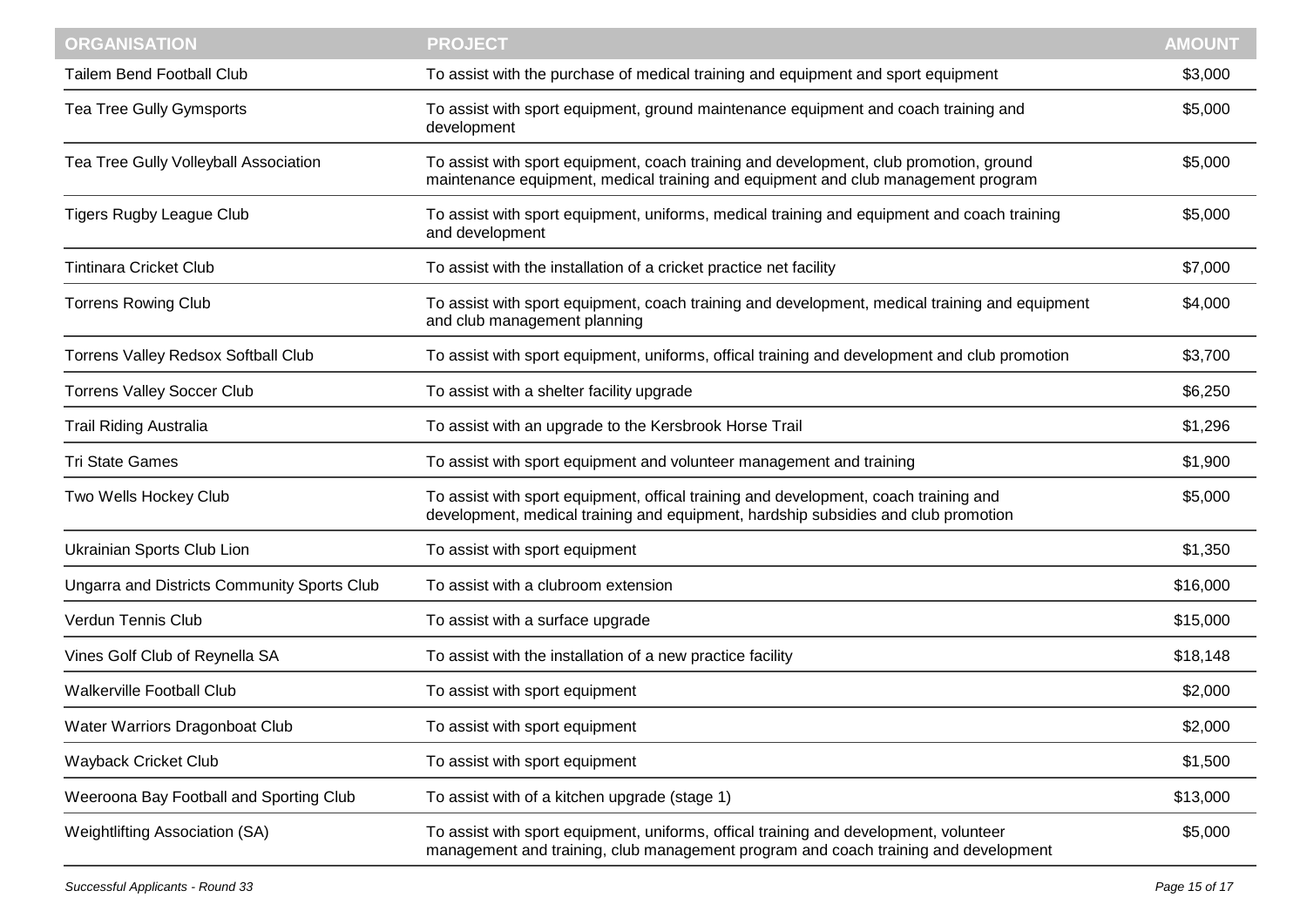| <b>ORGANISATION</b>                              | <b>PROJECT</b>                                                                                                                                                      | <b>AMOUNT</b> |
|--------------------------------------------------|---------------------------------------------------------------------------------------------------------------------------------------------------------------------|---------------|
| West Adelaide Women's Football Club              | To assist with uniforms, sport equipment and medical training and equipment                                                                                         | \$2,300       |
| West Beach Surf Lifesaving Club                  | To assist with sport equipment, medical training and equipment, uniforms, club promotion and<br>coach training and development                                      | \$5,000       |
| West Croydon Hawks Junior Football Club          | To assist with sport equipment and medical training and equipment                                                                                                   | \$2,500       |
| West Lakes and Districts Little Athletics Centre | To assist with sport equipment, ground maintenance equipment and club promotion                                                                                     | \$4,500       |
| West Torrens Birkalla Soccer Club                | To assist with sport equipment, hardship subsidies, ground maintenance equipment and<br>uniforms                                                                    | \$5,000       |
| <b>West Torrens Birkalla Soccer Club</b>         | To assist with the installation of a solar system                                                                                                                   | \$15,000      |
| West Torrens Lacrosse Sports Club                | To assist with sport equipment and uniforms                                                                                                                         | \$2,500       |
| <b>Western Jets Netball Club</b>                 | To assist with coach training and development, uniforms and sport equipment                                                                                         | \$2,320       |
| <b>Western Sharks Swimming Club</b>              | To assist with sport equipment, uniforms, coach training and development, club promotion and<br>medical training and equipment                                      | \$4,750       |
| Westwind Woodville Equestrian and Pony Club      | To assist with the installation of toilets                                                                                                                          | \$5,070       |
| Willunga Cricket Club                            | To assist with sport equipment                                                                                                                                      | \$1,625       |
| Willunga Golf Club                               | To assist with club management planning, coach training and development and club promotion                                                                          | \$2,000       |
| Wingfield Football Club                          | To assist with sport equipment, uniforms, club promotion and medical training and equipment                                                                         | \$4,500       |
| Woodville Lacrosse Club                          | To assist with medical training and equipment and sport equipment                                                                                                   | \$2,500       |
| Woodville South Junior Football Club             | To assist with a floodlighting upgrade                                                                                                                              | \$7,495       |
| Woodville South Sports and Community Club        | To assist with hardship subsidies and ground maintenance equipment                                                                                                  | \$2,500       |
| <b>Wrestling Academy SA</b>                      | To assist with club management program, sport equipment and hardship subsidies                                                                                      | \$4,000       |
| <b>Yacka Bowling Club</b>                        | To assist with an airconditioning upgrade                                                                                                                           | \$5,000       |
| YMCA of SA - Crystal Brook Swimming Pool         | To assist the Crystal Brook Swimming Pool with sport equipment and hardship subsidies                                                                               | \$3,000       |
| YMCA of SA - Hayden Stoeckel Swimming Pool       | To assist the Hayden Stoeckel Swimming Pool with sport equipment, hardship subsidies, club<br>management program, coach training and development and club promotion | \$5,000       |